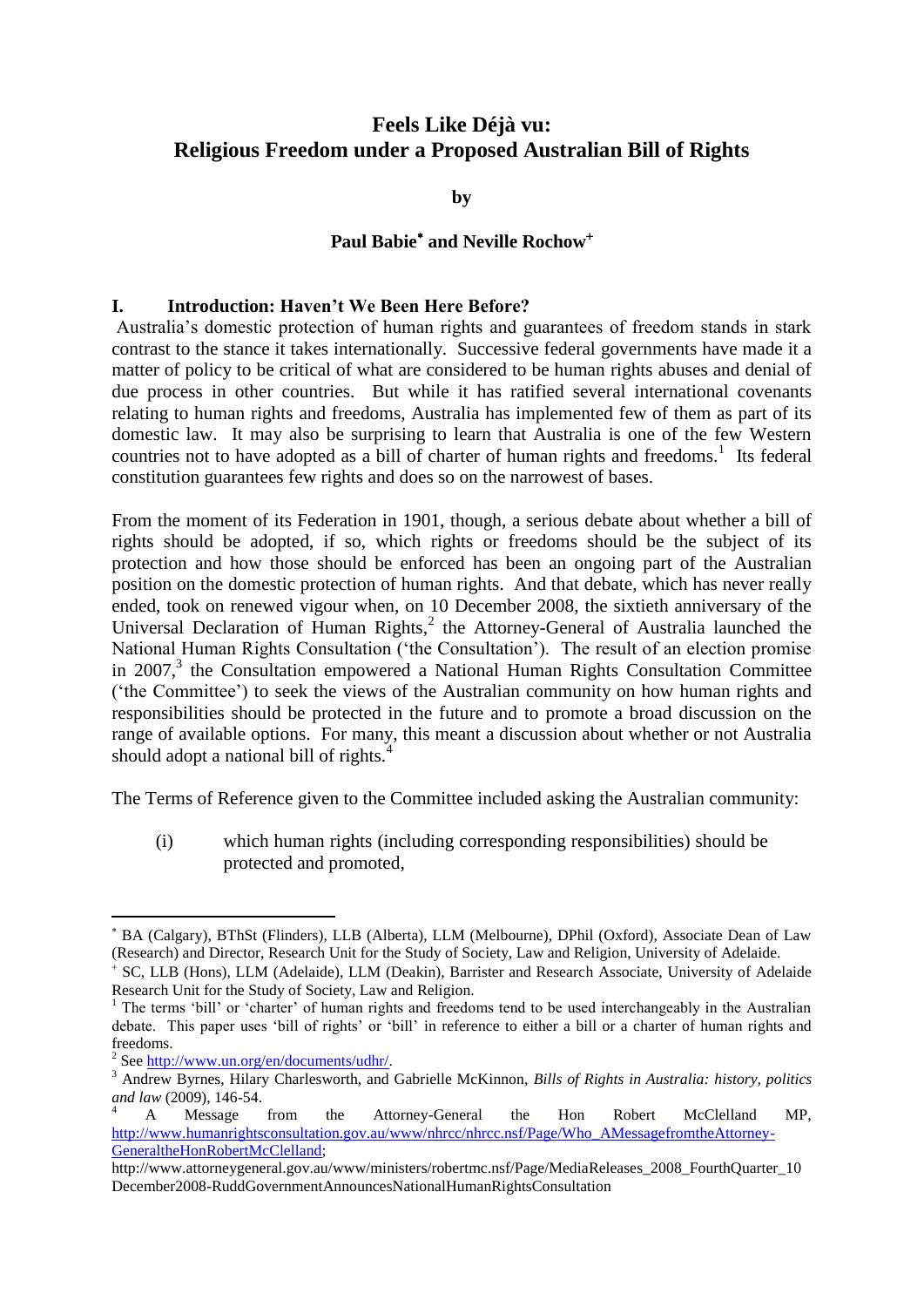- (ii) whether those human rights are currently sufficiently protected and promoted, and
- (iii) how could Australia better protect and promote human rights?<sup>5</sup>

In accepting these Terms, the Committee agreed to:

- (i) consult broadly with the community, particularly those who live in rural and regional areas,
- (ii) undertake a range of awareness raising activities to enhance participation in the consultation by a wide cross section of Australia's diverse community,
- (iii) seek out the diverse range of views held by the community about the protection and promotion of human rights, and
- (iv) identify key issues raised by the community in relation to the protection and promotion of human rights.<sup>6</sup>

On 30 Sepetmeber 2009, the Committee, having received more than 35,000 submissions and conducted over 65 community roundtables and public hearings in more than 50 urban, regional and remote locations across the country, delivered to the Attorney-General its Report on the issues raised and the options identified for enhancing the protection and promotion of human rights.<sup>7</sup> On 1 October, however, rather than releasing the Report directly to the Australian people or tabling it in Parliament, the Attorney-General announced that the Government would release it along with the Government's formal response in the final months of 2009. While it is expected that the Committee will set out the advantages and disadvantages (including social and economic costs and benefits) and assess the level of community support for each option it identifies, in completing its work the Committee was asked to consider options that would preserve the sovereignty of the Parliament and would not include a constitutionally entrenched bill of rights. As such, at most, the Report will recommend a legislative rather than a constitutional bill of rights.<sup>8</sup>

In establishing the Consultation, perhaps unwittingly, the Australian Government unleashed a torrent of national concern amongst religious communities regarding the protection of religious freedom should a bill of rights be enacted. Many religious groups have made formal submissions to the Committee arguing, for a variety of reasons, against the adoption of a bill.<sup>9</sup> And while some religious groups have argued in support of a bill, in large part, the voices in favour have been lost in the cacophony coming from those opposing such protection. Opposition is deep and broad.

<sup>&</sup>lt;sup>5</sup> National Human Rights Consultation Committee, Terms of Reference, http://www.humanrightsconsultation.gov.au/www/nhrcc/nhrcc.nsf/Page/Terms\_of\_Reference  $6$  Ibid.

<sup>7</sup> National Human Rights Consultation Report, Media Statement, 30 September 2009, [http://www.alp.org.au/media/0909/msag300.php;](http://www.alp.org.au/media/0909/msag300.php) ‗Australia Releases National Human Rights Consultation Report', the Gov Monitor: Public Sector News and Information, 1 October 2009, http://thegovmonitor.com/world\_news/asia/australia-releases-national-human-rights-consultation-report-7855.html

<sup>8</sup> National Human Rights Consultation, above n 5.

<sup>&</sup>lt;sup>9</sup> See, eg, Australian Christian Lobby, Submission to the National Human Rights Consultation, June 2009, www.humanrightsconsultation.gov.au/www/nhrcc/submissions.nsf/list/7C16C13B8A6F2E21CA257607001AF 3A9/\$file/ACL\_AGWW-7T28ZS.pdf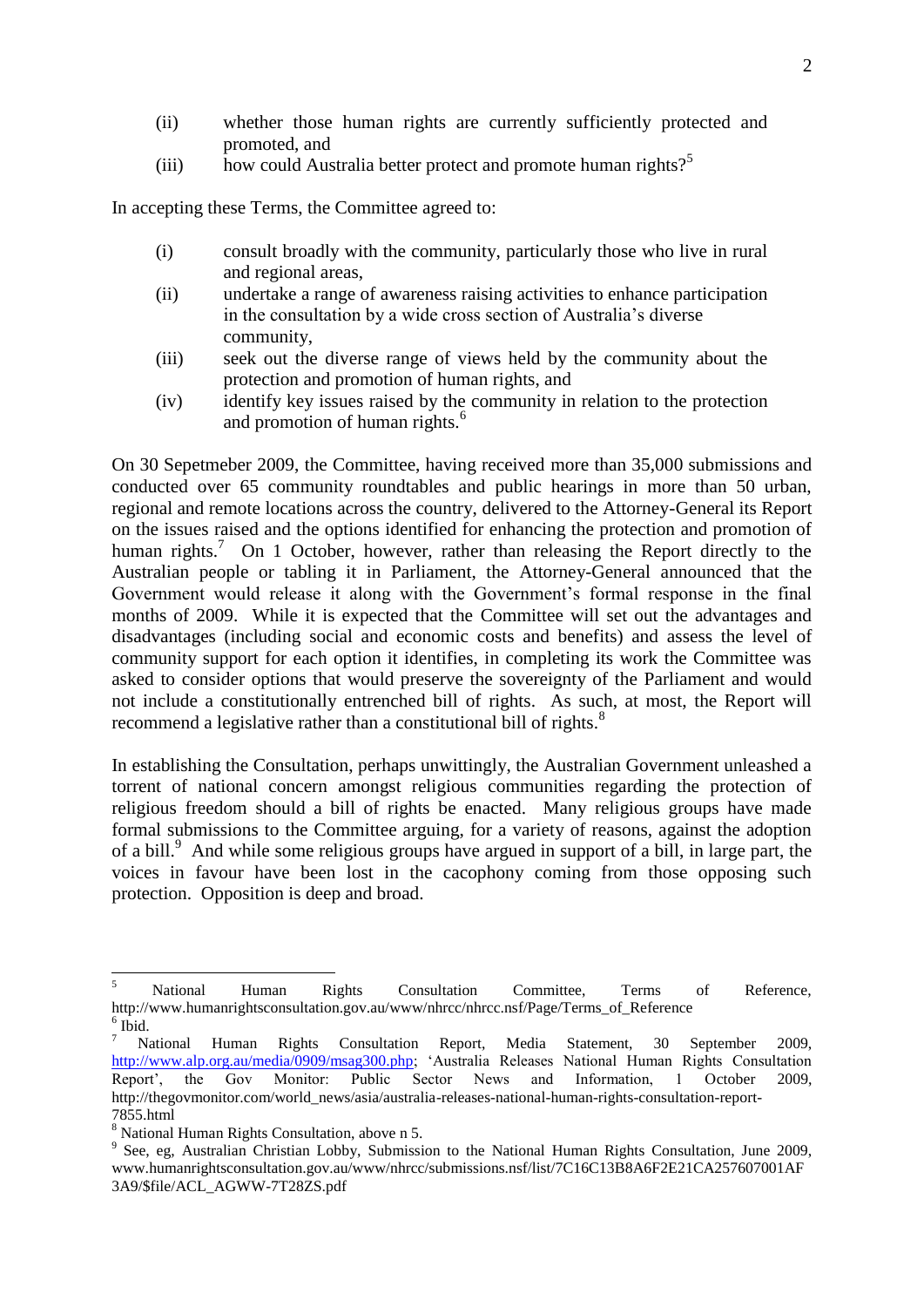Religious concern has, itself, been a significant component of the ongoing Australian debate about a bill or rights. Indeed, today's religious opposition to a bill produces a strong feeling of déjà vu, for the arguments advanced have all been heard before. Since Federation, two themes run through historic and contemporary religious opposition to the entrenchment of human rights protection: a concern with the protection of difference for religious groups, on the one hand, and the concern that a bill or charter would confer powers on the judiciary to override the will of the executive and legislative branches of government that would affect that protection of difference, on the other. To demonstrate these themes, this paper examines some of the reasons given by some of the religious groups, both in support and in opposition, to a bill of rights. The paper aims to be representative in canvassing these views, not exhaustive.

The paper proceeds in four Parts. Because the debate about the protection of religious freedom is not new to Australia, before turning specifically to the current protection of religious freedom and the current debate and proposals about a bill of rights, the paper disposes of two historical matters necessary to set the background to the current feeling of déjà vu. Section 116 of the Australian Constitution protects, so it is argued, religious freedom. Since Federation in 1901, though, there have been other attempts, both constitutional and legislative, to entrench rights and freedoms. Part II, therefore, briefly outlines the operation of Section 116 of the Australian Constitution and previous attempts to entrench the protection of religious freedom, either through constitutional amendment or legislation.

Part III of the paper outlines the current protection for human rights generally, and religious freedom specifically, beyond that found in the Constitution. Part IV examines the models currently proposed for a legislative bill of rights and the protection of religious freedom within such models. The principle concern of some religious groups relates to the notion of ‗dialogue' between the legislative and judicial branches of government and the weakening of that dialogue were power to be vested in the courts to police rights violations. For that reason, this Part examines the 'strong' and 'weak' dialogue models proposed in the current debate.

Part V turns directly to the feeling of déjà vu. It assesses the reasons advanced by religious groups both for and against a bill of rights, all of which have been seen before; only the underlying concerns differ. Yet, even those underlying concerns are the same in the sense that the protection of minority difference is the motivation for religious opposition. As one would expect, modern concerns relate to modern social circumstances, although the protection of difference still lies behind those concerns. Thus, while the core argument against involves the general discomfort with the conferral of power on courts, in conjunction with equality rights protections contained in such a bill and the impact that might have on the expression of religious freedom (in other words, the right to be different in a secular society), the specific reasons why that conferral of power could be damaging to religious freedom relates to modern social concerns. These relate primarily to faith-based schools and preferential hiring, evangelisation, and codes of conduct. Those religious groups in favour of a bill, on the other hand, seem to place significant emphasis on the role of equality in mediating difference. Part VI concludes.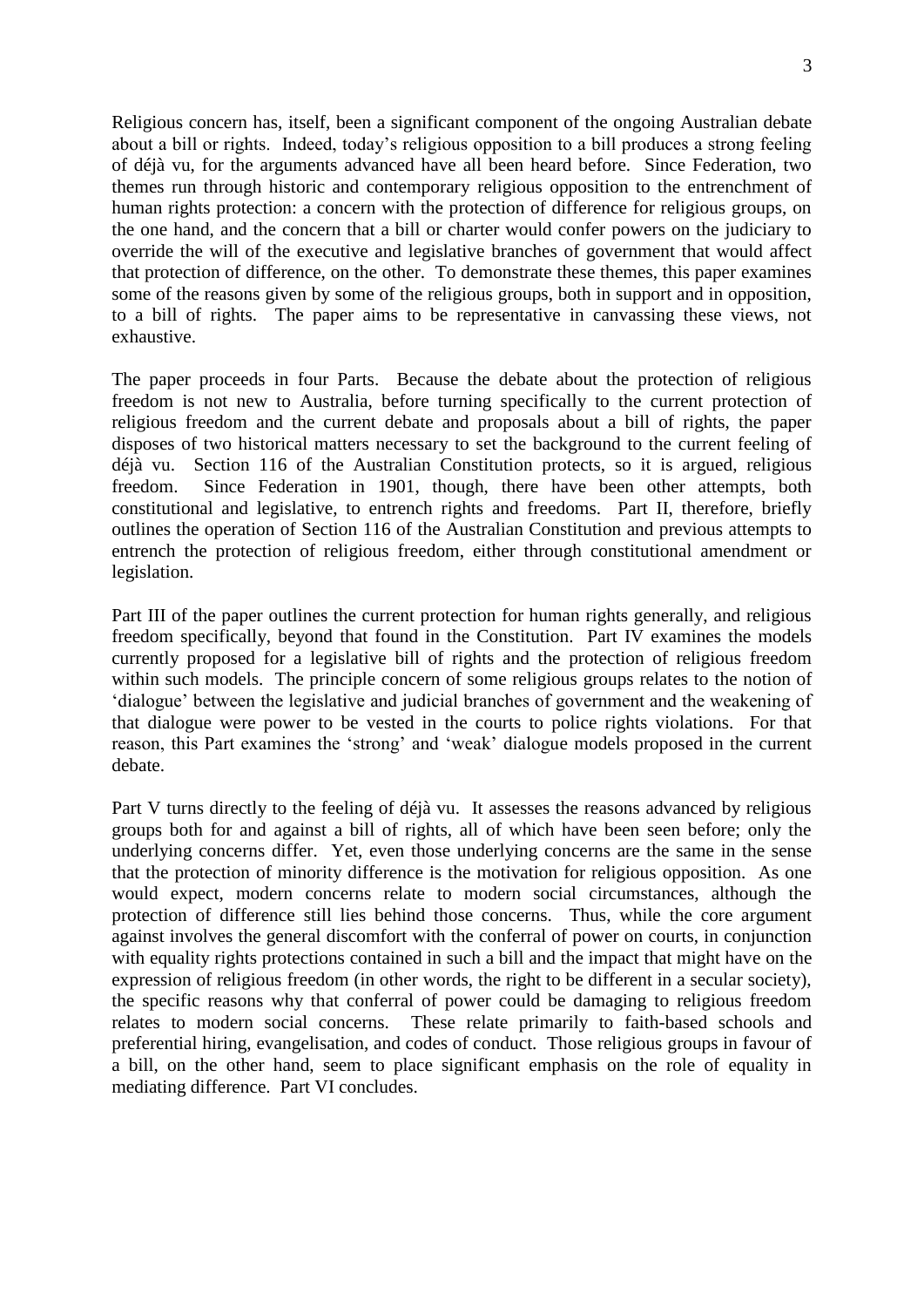## **II. The Historic Protection of Religious Freedom in Australia: The First Time Around**

This section briefly outlines Australian attempts to protect human rights, which can be divided into two types: on the one hand, the Commonwealth Constitution and, on the other, Commonwealth legislative efforts. Attempts have often involved the protection of religious freedom. The experience, with the exception of Section 116 of the Constitution and a limited range of other rights, has been largely one of failure. In examining these efforts, Byrnes, Charlesworth and McKinnon identify two recurrent themes of opposition to a bill. First, that entrenching such rights at the federal level will unacceptably encroach on State legislative powers and consequently undermine the federal system. The battle cry of opponents to all attempts beginning with the Federation Debates in the 1890s and ending with the legislative attempts of the 1980s to the 2000s was 'States' rights'. The second theme involves the compatibility of such instruments with Australian parliamentary democracy. The concern here, in the 1890s, was the impropriety of admitting that such limitations might be needed in a parliamentary democracy, while in the 2000s it has been that the legislatures enjoy a superior capacity, as compared to the judiciary, to protect human rights. The catchcry here is the fundamentally undemocratic nature of bills of rights and their potential to disrupt, perhaps even undermine, the political process.<sup>10</sup>

The Part is divided into two sections. The first outlines the Commonwealth Constitution's protection, and specifically Section 116's protection of religious freedom, and attempts to amend the Constitution to entrench broader protection of human rights. The second describes Commonwealth legislative efforts to achieve this objective.

### **A. Australian Constitution**

#### **1. Guaranteed Rights and Freedoms**

The earliest attempts at entrenching human rights in Australia's Constitution came during the Federation Conference held in Melbourne in 1890, and the Constitution Conventions held in 1891 and 1897-1898. The most extensive discussion came during the Melbourne stage of the 1898 Convention, during which rights were ridiculed more than supported, especially as they might apply to the States. Less concern was expressed in relation to limiting the federal Australian Parliament's (the Commonwealth) powers and while this led ultimately to the inclusion in the Constitution at Federation in 1901 of the following rights:

- (i) Section 51(xxxi), providing that the Commonwealth acquisition of property must be on just terms; $^{11}$
- (ii) Section 80, providing a right to trial by jury on Commonwealth indictment for an offence against Commonwealth  $law$ ;<sup>12</sup>
- (iii) Section 116, providing that the Commonwealth is not to make any law for the establishment of any religion or prohibiting free exercise of any religion: $13$  and

<sup>&</sup>lt;sup>10</sup> Byrnes, Charlesworth, and McKinnon, above n 3, 35-6.

<sup>11</sup> *Minister of State for the Army* v *Dalziel* (1944) 68 CLR 261; *Bank of New South Wales* v *Commonwealth (Bank Nationalisation Case)* (1948) 76 CLR 1; *Re Director of Public Prosecution; ex parte Lawler* (1994) 179 CLR 270; *Burton* v *Honan* (1952) 86 CLR 169.

<sup>12</sup> *R* v *Brown* (1986) 160 CLR 171; *Cheatle* v *R* (1993) 177 CLR 541. See also *Cheng* v *R* (2000) 203 CLR 287.

<sup>13</sup> *Krygger* v *Williams* (1912) 15 CLR 366 (‗*Krygger*'); *Adelaide Company of Jehovah Witnesses Inc* v *Commonwealth* (1943) 67 CLR 116 (‗*Jehovah's Witness Case*'); *Attorney General (Victoria); ex rel. Black* v *Commonwealth* (1981) 146 CLR 559; *Church of the New Faith* v *Commissioner for Payroll Tax* (1983) 154 CLR 120.See also *Kruger* v *Commonwealth* (1997) 190 CLR 1 (‗*Kruger*'); *Grace Bible Church* v *Reedman*  (1984) 36 SASR 376 (‗*Grace Bible Church*'); *Harkianakis* v *Skalkos* (1999) 47 NSWLR 302.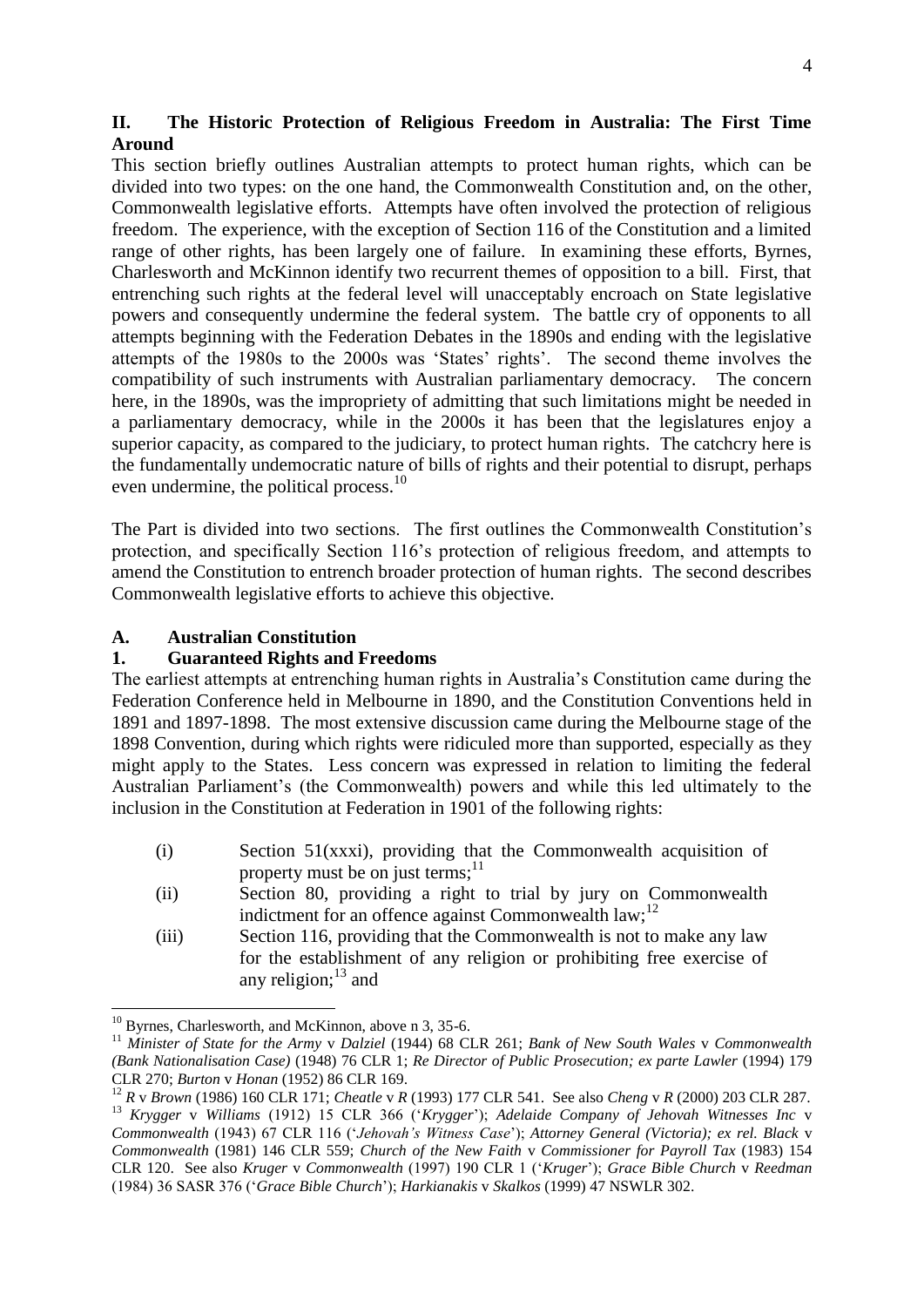(iv) Section 117, which provides that a resident of state may not be subject to any state law that provides for a disability or discrimination.<sup>14</sup>

The Framers included no bill of rights, however, as had been first suggested in Melbourne in 1890.<sup>15</sup>

At its adoption, the lack of specific protection for human rights was viewed as an attribute, clearly demonstrating the democratic character of the Constitution.<sup>16</sup> For an American audience, this may seem odd, but Moffatt explains that at the time of the drafting of the Australian Constitution, there was not, was the case of the context out of which the American Constitution emerged:

…recent memory of a bitter struggle against tyrannical devices to make the[] [drafters] determine to erect permanent protections against their use again.... [T]hey must have felt that the protections to individual rights provided by the traditions of acting as honourable men were quite sufficient for a civilised society.<sup>17</sup>

Thus, while the federal Australian Parliament is empowered by the Constitution to make laws "with respect to ... external affairs",<sup>18</sup> enabling it to implement by way of legislation international treaties and covenants, including those that contain human rights norms, $19$  the Constitution itself contains only a few entrenched human rights that would correspond with international human rights norms.

Still, each of the limited guarantees of individual human rights that do form part of the Constitution—which operate mainly to limit legislative and executive action by the federal government—are amenable to review by courts established under Chapter III of the Constitution, which includes the High Court of Australia. Moreover, in addition to these limited express rights, the courts have found a number of implied rights, while others have been provided by federal statute:

- (i) Freedom of political communication; $^{20}$
- (ii) Freedom of political communication as a limitation on the law of defamation:<sup>21</sup>
- (iii) Right to due process in the sense of ensuring equality before the law;  $^{22}$
- (iv) Privilege of communications between a lawyer and client;  $^{23}$

<sup>14</sup> *Street* v *Queensland Bar Association* (1989) 168 CLR 461; *Leeth* v *Commonwealth* (1992) 174 CLR 455 (‗*Leeth*').

 $15$  Byrnes, Charlesworth, and McKinnon, above n 3, 24-5.

<sup>&</sup>lt;sup>16</sup> Ibid 25-6.

<sup>&</sup>lt;sup>17</sup> Robert Moffatt, 'Philosophical foundations of the Australian constitutional tradition' (1965) 5 *Sydney Law Review* 59, 85-6.

 $18$  Constitution, s.51(xxix).

<sup>19</sup> See *Commonwealth* v *Tasmania* (1983) 158 CLR 1 (‗*Tasmanian Dams Case*') and *Koowarta* v *Bjelke-Petersen* (1982) 153 CLR 168 (‗*Koowarta*').

<sup>20</sup> *Nationwide News Pty Ltd* v *Wills* (1992) 177 CLR 1; *Australian Capital Television* v *Commonwealth* (1992) 177 CLR 106.

<sup>21</sup> *Theophanous v Herald & Weekly Times Ltd* (1994) 182 CLR 104; *Stephens* v *West Australian Newspapers Ltd* (1994) 182 CLR 211; *Lange* v *Australian Broadcasting Corporation* (1997) 189 CLR 520. <sup>22</sup> *Leeth*, above n 14.

<sup>23</sup> See Evidence Act 1995 (Cth), s 121. See also *Daniels Corporation International Pty Ltd* v *ACCC* (2002) 213 CLR 543, [11]: "Legal professional is not merely a rule of substantive law. It is an important common law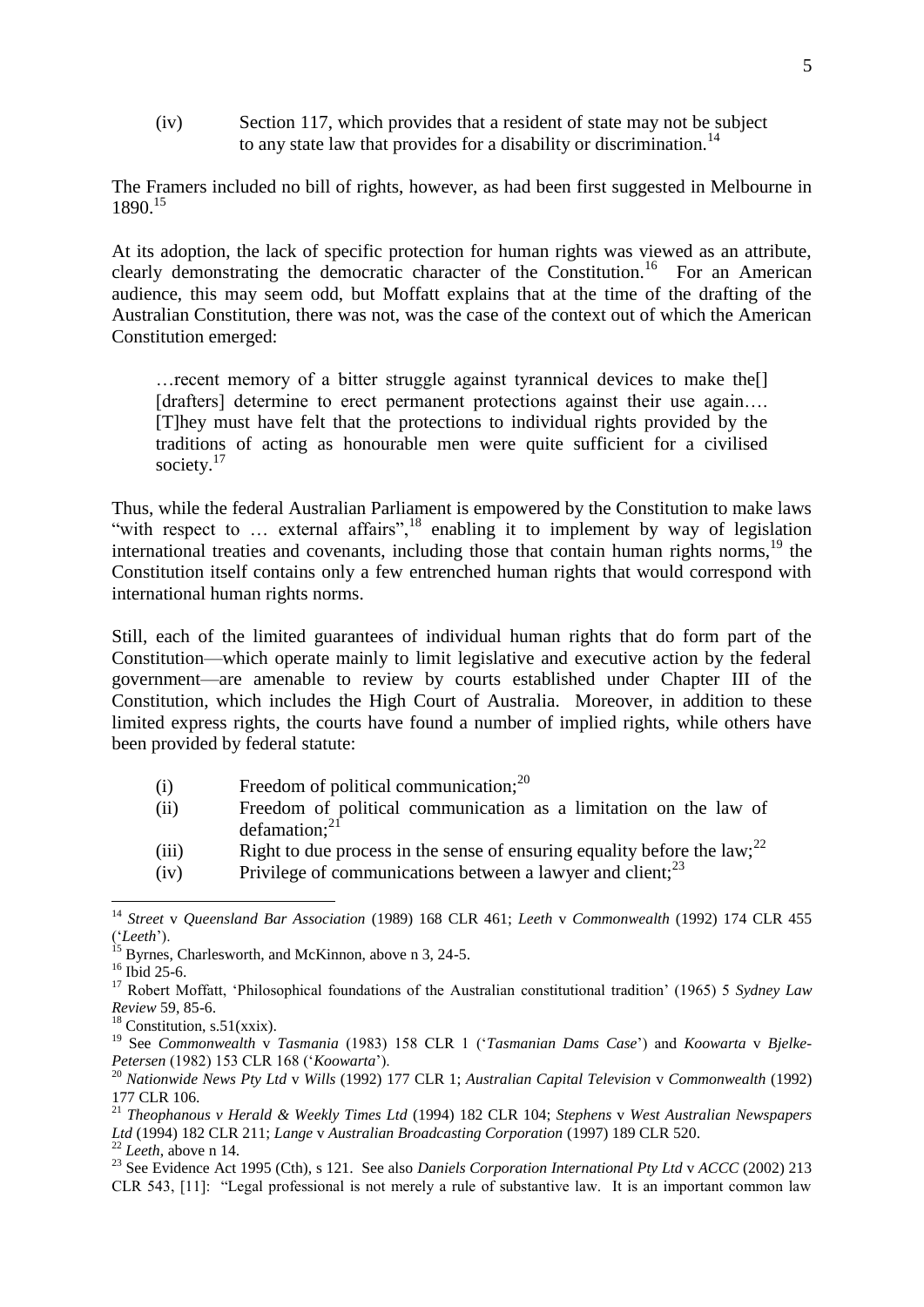- (v) Privilege of religious confessions;<sup>24</sup> and
- (vi) Privilege against self-incrimination.<sup>25</sup>

## **2. Section 116 of the Australian Constitution**

Section 116, then, is the only express provision that deals with religious freedom.<sup>26</sup> This provision found its way into the Constitution as a result of the reference to God included in the Preamble:

Whereas the people of New South Wales, Victoria, South Australia, Queensland, and Tasmania, humbly relying on the blessing of Almighty God….

Reference to God was virtually demanded by Christian Church organisations during the Constitutional Conventions of the 1890s; petitions were circulated which had ‗…asked for the recognition of God as the supreme ruler of the universe; for the declaration of national prayers and national days of thanksgiving and 'humiliation'.<sup>27</sup> The essence of the petitions was that the Constitution include reference to the Christian identity of the new nation. Difficult though drafting such reference was, the Framers settled on the Preamble outlined above $^{28}$ 

The Preamble's mention of Almighty God, though, reopened the debate about prohibiting religious tests or religious establishment or restrictions on the free exercise of religion.<sup>29</sup> Ultimately, this settled itself in the disclaimer of section 116 which struck a largely happy balance between the two sets of interests and the opposing fears they represented.<sup>30</sup>

Given its lineage, it ought not surprise us that the Australian courts have failed robustly to use Section 116. While American Courts invoke the First Amendment to the United States Constitution to protect the right to freedom of religion, the Australian judiciary treats Section 116, with its remarkably similar wording, as part of a nineteenth century British statute, rendering it a virtual dead letter as far as conferring any substantive rights. Australian Courts rely on the fact that Section 116 remains dislocated from any bill of rights, properly so understood, as a reason for its narrow interpretation. As a result, it has had such little practical impact as a tool for protection of religious freedoms in Australia. In the celebrated *DOGS Case*, <sup>31</sup> the High Court noted that:

[Section 116] does not form part of a Bill of Rights. The Plaintiff's claim that it represents a personal guarantee of religious freedom loses much of its emotive

 $\overline{\phantom{a}}$ 

right or, perhaps, more accurately, an important common law immunity. It is now well settled that statutory provisions are not to be construed as abrogating important common law rights, privileges and immunities in the absence of clear words or a necessary implication to that effect."

 $24$  Evidence Act 1995 (Cth), s 127.

 $25$  Evidence Act 1995 (Cth), s 128.

<sup>26</sup> On the history of this provision see JA La Nauze, *The Making of the Australian Constitution* (1972), 228-9; Helen Irving, *To Constitute a Nation: A Cultural History of Australia's Constitution* (1999), 165-8; John Quick and Robert Garran, *The Annotated Constitution of the Australian Commonwealth,* (1900, repr 1976), 951-3.  $27$  Irving, above n 26, 166.

 $28$  Ibid.

 $29$  Ibid 167.

<sup>30</sup> Ibid 167-8. See also Richard Ely, *Unto God and Caesar* (1971).

<sup>&</sup>lt;sup>31</sup> Attorney-General (Victoria); Ex rel Black v Commonwealth (1981) 146 CLR 559 (*`DOGS Case*').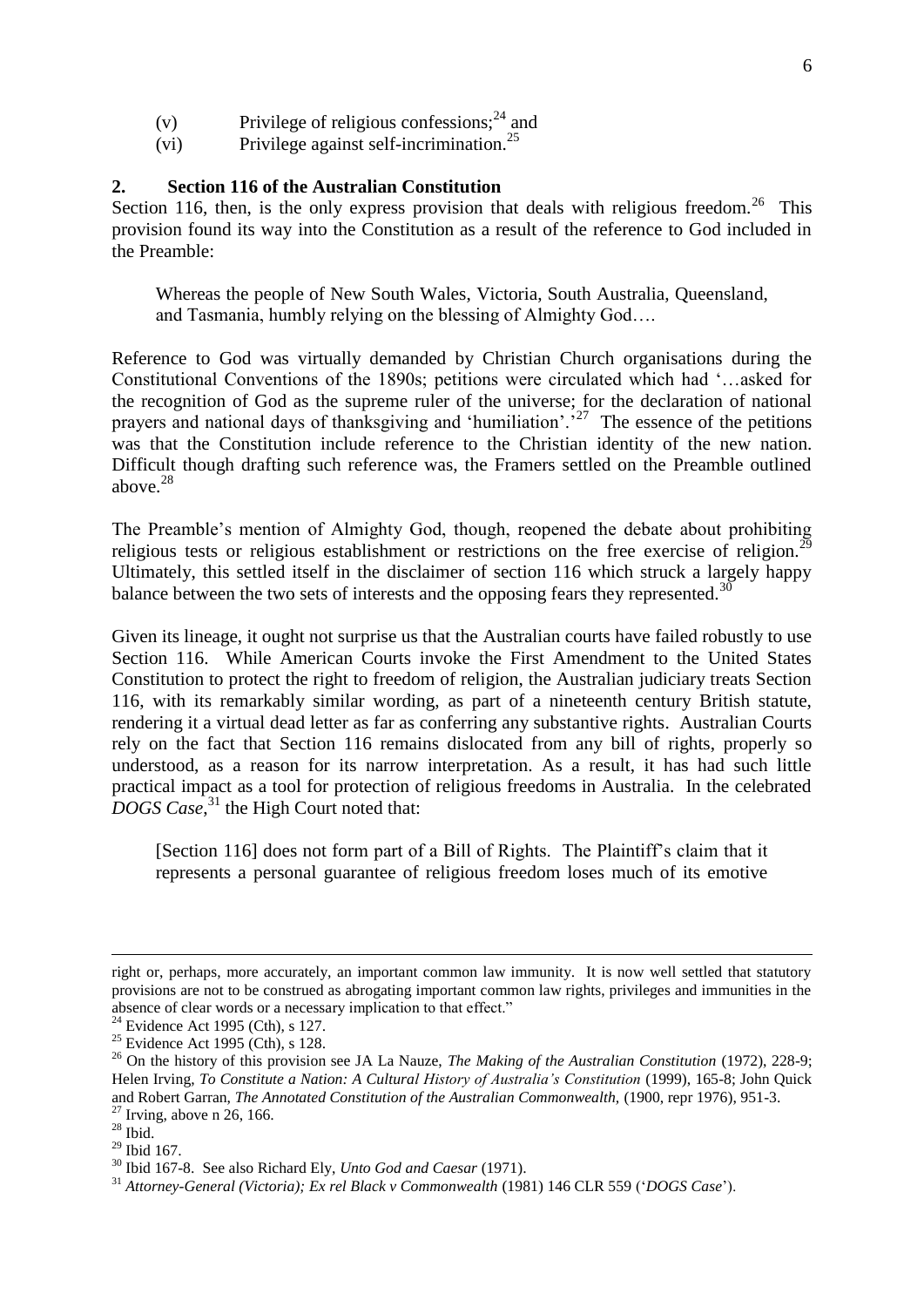and persuasive force…[when it is recognised that] s 116 is a denial of legislative power to the Commonwealth and no more.<sup>32</sup>

Despite its being the most direct adoption of an American constitutional provision in the Australian Constitution, then, Section 116 has been confined in its operation in ways not contemplated by courts considering its American counterpart,<sup>33</sup> and despite an apparent expectation on the part of some Framers that American jurisprudence might be adopted in its interpretation.<sup>34</sup>

In addition to the restrictive interpretation given it by the courts, Section 116 is further limited by the text of the provision itself, which operates only a constraint only upon the federal legislature.<sup>35</sup> Thus, Section 116 prohibits the Commonwealth, but not the States, from legislating to establish a religion or to limit the free exercise of religion.<sup>36</sup> But the Australian provision goes further than the First Amendment. While both prohibit federal laws 'establishing any religion', the Australian provision also prevents use of law to impose religious observance or to administer a religious test as qualification for public office. This difference has been seized upon to explain why the American provision has been used to provide more extensive protection.<sup>37</sup>

The High Court of Australia has demonstrated consistent reluctance to give any wide operation to section 116 without reference to the difference in wording between the American and Australian Constitutions. Claims that legislation infringes upon the protection apparently granted by section 116 have been rejected by the High Court when it was argued that:

 $32$  Ibid 652 (Wilson J).

<sup>&</sup>lt;sup>33</sup> See Clifford L Pannam, 'Traveling Section 116 with a US Road Map' (1963) 4 *Melbourne University Law Review* 41. And see Frederick Gedicks, *The Rhetoric of Church and State: A Critical Analysis of Religion Clause Jurisprudence* (1995), chapters 1, 5 and 6.

<sup>&</sup>lt;sup>34</sup> See the discussion of the anticipations expressed in the Constitutional debates on Section 116 by Quick and Garran, above n 26. The authors refer in their historical note to the debates in which the inclusion of section 116 was considered that (at 952):

The strongest argument, however, for the adoption of the earlier part of sec. 116 was found in the special form of the preamble to the Constitution Act, which recites that the people of the colonies, ―humbly relying upon the blessing of Almighty God, have agreed to unite in one indissoluble Commonwealth." Referring to this recital, it was stated by Mr Higgins that, although the preamble to the Constitution of the United States contained no such words, it had been decided by the courts in the year 1892 that the people of the United States were a Christian people; and although the Constitution gave no power to make laws relating to Sunday observance, that decision was shortly afterwards followed by a Federal enactment declaring that the Chicago exhibition should be closed on Sundays.

The authors then go on to discuss how it is a matter of conjecture as to why section 116 was limited to the Commonwealth and did not extend its prohibition to the States. The debate cited in this connection (at 953) again makes reference to American First Amendment jurisprudence: *Permoli* v *First Municipality*, 3 How 589 (1845); *Ex Parte Garland*, 71 US 4 Wall 333 (1866); *Reynolds* v *United States*, 98 US 145 (1878); *Davis* v *Beason*, 133 US 333 (1890); *Burgess* v *Roberts*, 175 US 291 (1899).

It seems, though, that not all Framers shared the belief that Section 116 would protect all manner of religious practice. Tasmania's Premier, Sir Edward Braddon, for instance, argued during the Convention Debates, for an amendment that ‗shall prevent the performance of any such religious rites as are of cruel or demoralising character or contrary to the law of Commonwealth': *Official Record of the Debates of the Australiasian Federal Convention*, vols I-V, Adelaide, Sydney, Melbourne, 1897-1898 (1986), 657, as cited in Irving,, above n 26, 168.

<sup>35</sup> See *Kruger*, above n 13. See also *Grace Bible Church*, above n 13.

<sup>36</sup> La Nauze, above n 26, 228-9; Irving, above n 26, 165-8.

<sup>37</sup> *DOGS Case*, above n 31, 579 (Barwick CJ). See also *Lemon* v *Kurtzman*, 403 US 602 (1971) and *Everson* v *Board of Education*, 333 US 1 (1947). And see Gedicks, above n 33, chapter 3.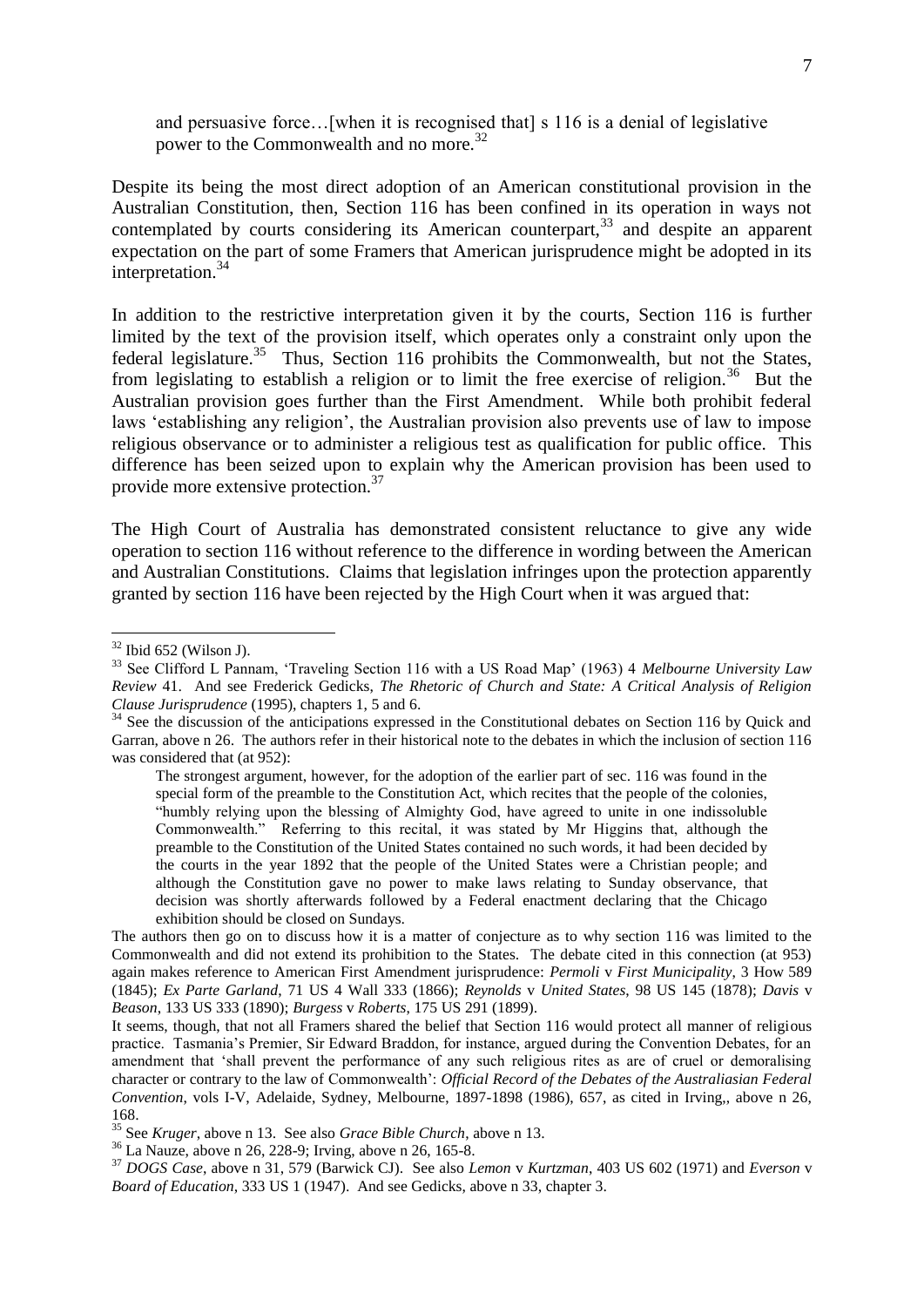- (i) compulsory peace time military training offends the religious convictions of persons who believe that military service is opposed to the will of  $God:<sup>38</sup>$
- (ii) the use of the defence power and war time regulations for the dissolution of the Kingdom of Jehovah's Witnesses as a body corporate was prejudicial to the defence of the Commonwealth; $39$
- (iii) the use of legislation for compulsory removal of Aboriginal children from their families prohibited them from access to and free exercise of their tribal religion; $40$
- (iv) government funding of religious-based schools amounted to an establishment of religion. $41$

In its origins, its text, and in its judicial interpretation, Section 116 fails to provide a robust protection of religious freedom; only a change in jurisprudence could rescue it from irrelevance. Such a change would require either constitutional amendment or the revival of the anticipations seemingly held by some of the Founding Fathers that the Australian courts might follow the American First Amendment jurisprudence that influenced its inclusion. The latter seems unlikely while attempts at the former, as the next section will show, have ended in failure disappointment for those hoping for broader protection in this area.<sup>42</sup>

## **3. Constitutional Amendment**

There have been two attempts to amend the Constitution in order to provide greater protection for human rights (including religious freedom).<sup>43</sup> Both failed due, in large measure, to the onerous amending formula for altering the Australian Constitution. This experience goes some way to explaining the reluctance shown by the current Australian Government to countenance a constitutionally entrenched bill of rights. Yet, those earlier attempts at amendment both stimulate the feeling of déjà vu engendered by the current debate about a bill as well as provide the necessary background to understanding the current protection of human rights in Australia. This section, therefore, briefly recounts the failed amendments.

Section 128 provides that amendment to the Australian Constitution requires a national referendum with a double-majority of electors and of states to approve [government-](http://en.wikipedia.org/wiki/Government_of_Australia)proposed alterations. 44 Since 1901, forty-four referenda have been held seeking the approval of the Australian people for Constitutional amendment. As of 2008, only eight have received that consent.<sup>45</sup> Needless to say, in the words of former Prime Minister Sir Robert Menzies, 'to get an affirmative vote from the Australian people on a referendum proposal is one of the labours of Hercules'.<sup>46</sup>

<sup>38</sup> *Krygger*, above n 13.

<sup>39</sup> *Jehovah's Witnesses Case*, above n 13.

<sup>40</sup> *Kruger*, above n 13.

<sup>41</sup> *DOGS Case*, above n 31.

<sup>42</sup> See Quick and Garran, above n 34.

<sup>&</sup>lt;sup>43</sup> See generally Byrnes, Charlesworth, and McKinnon, above n 3.

<sup>44</sup> Australian Constitution, s 128, and see Peter Hanks, *Constitutional Law in Australia* (2nd ed, 1996), 28-32.

<sup>45</sup> Australian Government, *Parliamentary Handbook of the Commonwealth of Australia 2008—31st Edition*, Part 5 Referendums and Plebiscites (2008)

<sup>46</sup> Quoted in JB Paul, ‗Political Review' (1974) 46 *The Australian Quarterly* 116, 117.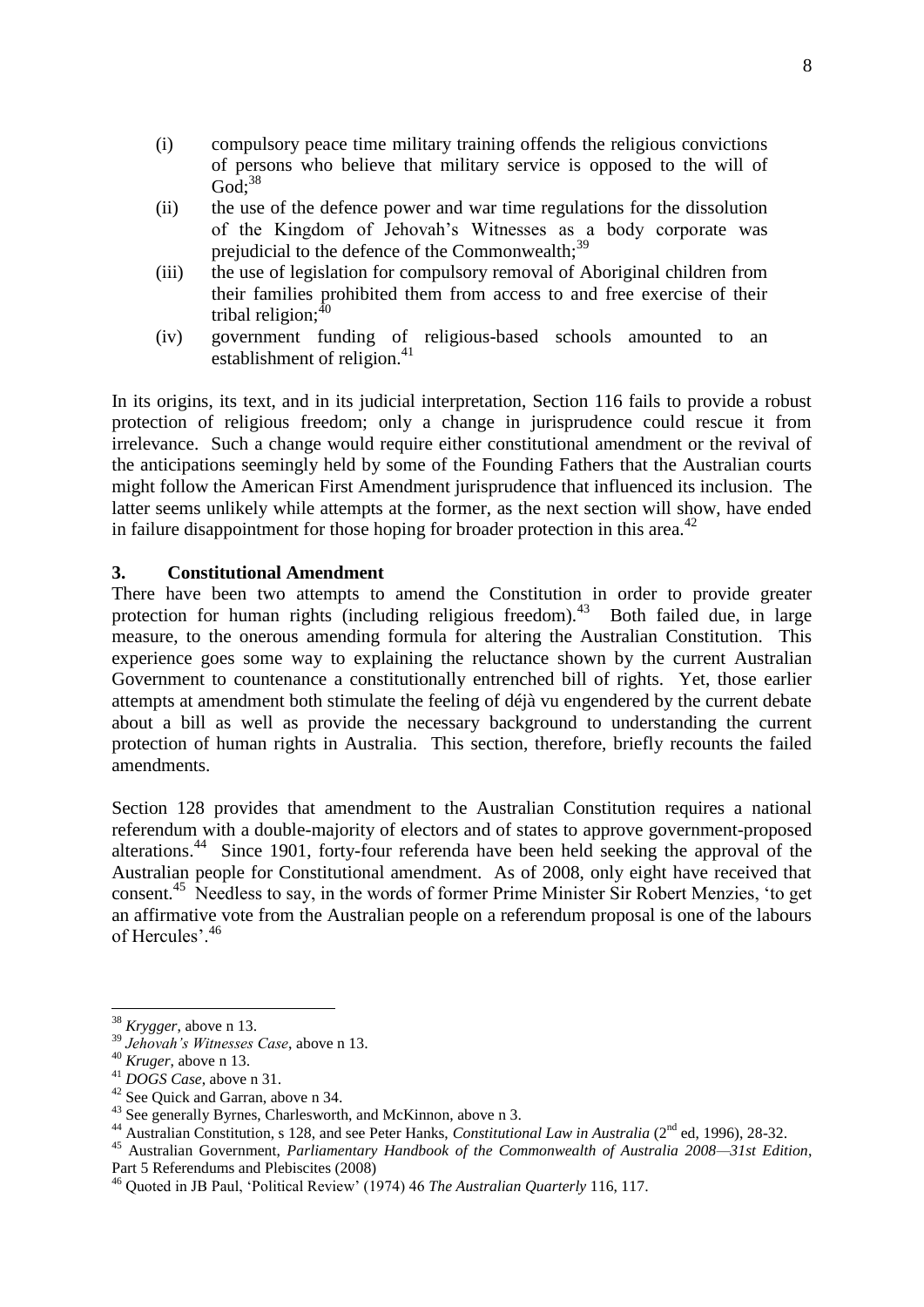Two of the forty-four attempts at alteration involved proposals for a charter or bill of rights containing a protection of religious freedom; both failed. A third attempt, in 1959, never went as far as a referendum, failing when the Parliamentary Joint Committee established to assess the need for a constitutionally entrenched bill of rights concluded that the absence of such protection  $\ldots$  had not prevented the rule of law from characterising the Australian way of life....<sup>47</sup> It concluded that democratic elections and responsible government were sufficient protections for human rights. $48$ 

The first attempt came in 1942-1944 when the adequacy of human rights protection emerged in response to the Commonwealth's power to manage post-World War II reconstruction. The then Commonwealth Attorney-General called a Constitutional Convention at which it was proposed that there be inserted into the Constitution federal legislative power over the 'four freedoms': speech and expression, religious freedom, freedom from want, and freedom from fear. Though full power to legislate in relation to these freedoms was placed in the Constitution Alteration (War Aims and Reconstruction) Bill 1942 (Cth), the war prevented the Bill from progressing to a referendum.

In 1944, the Labor government introduced similar referendum legislation—the Constitution Alteration (Post-War Reconstruction and Democratic Rights) Act 1944 (Cth)—to amend the Constitution by giving the Commonwealth power to legislate over fourteen specific areas. The legislation also contained two additional provisions, one preventing State and Commonwealth governments from abridging the freedom of speech in order to protect against the perceived threat of imposed socialism, and the other extending Section 116 to the States. The referendum lost decisively, achieving only a slim majority in South Australia and Western Australia.<sup>49</sup>

Proponents of human rights protection waited forty-one years for the second attempt at amendment. In 1985 the Commonwealth Labor Government established a Constitutional Commission to report on the revision of the Australian Constitution. An Advisory Committee on Individual and Democratic Rights assisting the Commission made minor proposals in 1987, drawing largely on the International Covenant on Civil and Political Rights ('ICCPR'). To attempt to capitalise on the bicentenary of European settlement of Australia, and before the Commission had issued its final report, the Commonwealth government proceeded with a referendum in 1988; four groups of amendments were put to the people, including those contained in the Constitutional Alteration (Rights and Freedoms) Act 1988 (Cth) which would have extended the right to trial by jury and, as in 1944, Section 116 to the States. The proposals were resoundingly defeated and while the Commission ultimately recommended that a much more robust bill be inserted into the Constitution, all political momentum for such reform evaporated with the failed referendum.<sup>50</sup>

**<sup>.</sup>** <sup>47</sup> Brian Galligan, ‗Australia's rejection of a bill of rights' (1990) 28 *Journal of Commonwealth and Comparative Politics* 344, 351.

<sup>48</sup> Ibid 350-2. See also Byrnes, Charlesworth, and McKinnon, above n 3, 27.

<sup>49</sup> Byrnes, Charlesworth, and McKinnon, above n 3, 26-7.

 $50$  Ibid 32-3.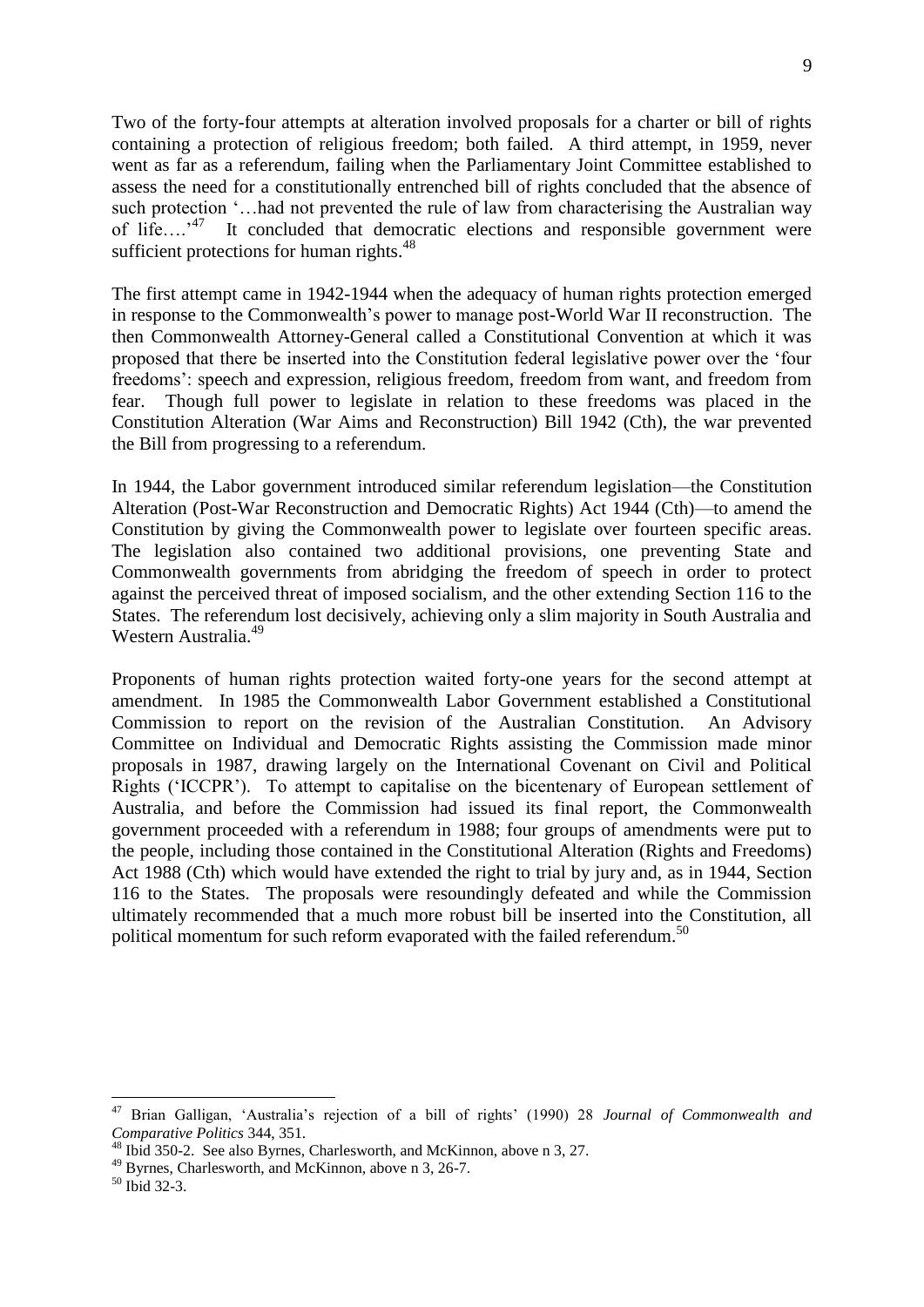## **B. Commonwealth Legislative Efforts**

Two phases represent the Commonwealth Government attempts to entrench human rights through legislative means: the 1970s and the 1980s.

## **1. The 1970s: A Human Rights Bill**

Following its 1972 election victory, the Commonwealth Labor Government introduced into Parliament the Human Rights Bill 1973 (Cth), in order to fulfil its obligations under the recently signed ICCPR. In the long term, the Government intended to amend the Constitution to provide for individual liberties and suggested that this Bill would precede such amendment by protecting fundamental rights and freedoms defined in terms similar to those found in the ICCPR. $51$  The defined rights included the right contained in Article 18 protecting the right to freedom of thought, conscience and religion, including the freedom to have or to adopt a religion or belief of his choice, and freedom, either individually or in community with others and in public or private, to manifest religion or belief in worship, observance, practice and teaching.

The Bill applied to both the Commonwealth and State governments as well as to private  $\arctan s$ <sup>52</sup> Any Commonwealth laws found by a competent court to be inconsistent with the legislation would be inoperative unless containing an express provision that it was to operate notwithstanding the legislation, while State laws would be invalid by virtue of the Commonwealth law paramountcy clause found in Section 109 of the Constitution. Courts would enjoy the power to grant a range of remedies, including injunctions, compensation, cancelling contracts or setting aside judgments, quashing convictions and directing new trials, and awarding damages. Attacked as unnecessary in a parliamentary democracy and as likely to politicise the judiciary and undermine States' rights, the Human Rights Bill was never enacted.<sup>53</sup>

# **2. The 1980s: A Human Rights Commission**

Both the Liberal-National Coalition and the Labor Governments of the 1980s enacted legislation aimed at protecting human rights. The former, though, eschewed a bill of rights, opting instead to enact the Human Rights Commission Act 1981 (Cth) ('the HRC Act'), which created administrative remedies for breaches of rights recognised in human rights treaties such as the ICCPR and a Human Rights Commission authorised to examine Commonwealth laws and report on its findings to the Commonwealth Parliament in relation to inconsistency with standards set by international human rights standards.

The Labor party denounced the legislation as a 'toothless tiger' and called for replacement by a judicially enforceable bill of rights.<sup>54</sup> When it came to power in 1983, then, it set about devising a bill of rights so as to replace the Human Rights Commission Act 1981 (Cth). The first proposal involved the introduction of a bill of rights as a first step, to be followed by a constitutional amendment. The draft bill was described as a general translation of the ICCPR into Australian law, declaring the protected rights to have the status of Commonwealth law prevailing over federal legislation and, in the case of conflict with State law, over that by virtue of Section 109 of the Constitution. The Human Rights Commission would have the

<sup>&</sup>lt;sup>51</sup> International Covenant on Civil and Political Rights, Adopted and opened for signature, ratification and accession by General Assembly resolution 2200A (XXI) of 16 December 1966, entry into force 23 March 1976, in accordance with Article 49, http://www2.ohchr.org/english/law/ccpr.htm

<sup>&</sup>lt;sup>52</sup> International Covenant on Civil and Political Rights, Article 18.

 $53$  Byrnes. Charlesworth, and McKinnon, above n  $3$ , 28-9.

 $54$  Ibid 30.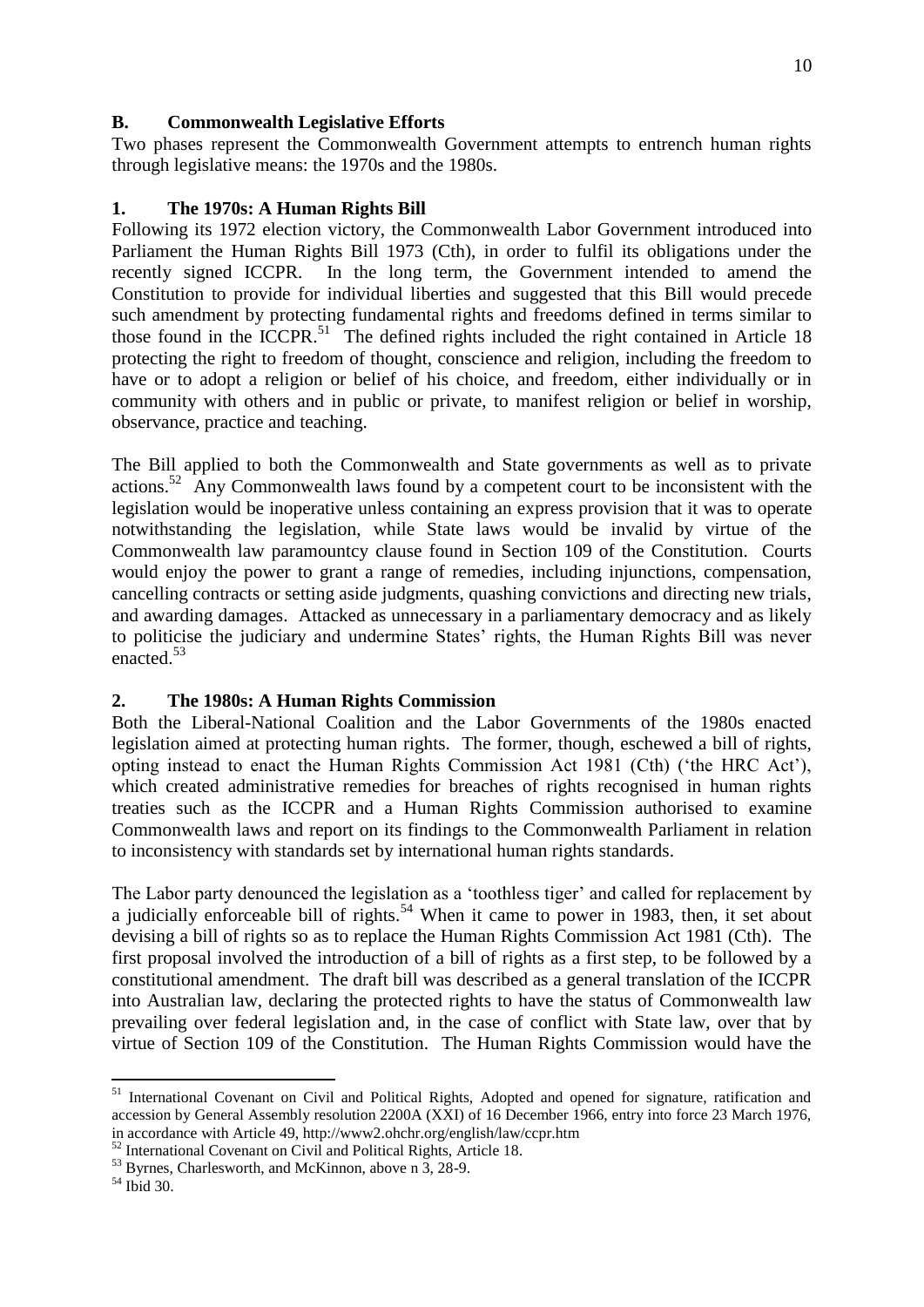power to investigate complaints and resolve those through conciliation, settlement or reporting to Parliament. The only judicial authority under the legislation was the Federal Court's power to hear complaints from those not subject to proceedings under impugned legislation and to declare such laws it found to be inconsistent with protected rights repealed or inoperative. The States mounted a strong attack on this proposal, arguing that it would have an adverse effect on their legislative powers. An early federal election 1984 put an end to this proposal.<sup>55</sup>

A Senate initiative opened in 1985 inquired as to the desirability of an Australian bill of rights. While the Senate Standing Committee on Constitutional and Legal Affairs endorsed a statutory bill of rights, its deliberations were overtaken by the introduction of revised draft bill of rights into the Australian Parliament. That Bill, passed by the House of Representatives, failed to win support in the Senate when opposed both by those who thought it ineffectual and by those opposed to bills of rights of rights generally. The Bill was ultimately withdrawn in 1986 and the Commonwealth Parliament instead enacted the Human Rights and Equal Opportunity Commission Act 1986 (Cth) as a replacement for the Human Rights Commission Act 1981, which had expired five years from the date of its enactment.<sup>56</sup> In the result, none of the Commonwealth legislative efforts to effect comprehensive human rights protection ended with full success. Indeed, these attempts, along with the Constitutional experience, is characterised overwhelmingly by failure. Australia, therefore, at best, enjoys only piecemeal protection of these fundamental rights, as the next Part demonstrates.

## **III. Current Protection of Human Rights in Australia: One More Time**

Given the failure of every effort to achieve comprehensive protection of human rights, including religious freedom, either through the Australian Constitution or through the Commonwealth's power to legislate for external affairs, Australia currently protects such rights through a patchwork of international, Commonwealth and State laws, and institutional arrangements.

Because others have done so,  $57$  this paper offers no comprehensive examination of that protection; rather, this Part presents an overview of those provisions that provide some protection for religious freedom. Again, this haphazard protection provides the background to the current debate and feeling of déjà vu. Significantly, some religious groups rely upon it to argue that freedom of religion is currently protected through this overlapping series of provisions. As such, they argue that the current protection requires no further enhancement. This position will be explored in more detail in Part V. The three sections of this Part outline the tripartite protection achieved by the overlap of International, Commonwealth and State and Territory provisions.

## **A. International and Commonwealth Protection**

At the international level, Australia accepts the procedures which allow UN human rights bodies to provide redress to individuals who claim that their rights have been violated under the International Convention on the Elimination of All Forms of Racial Discrimination 1965

<sup>55</sup> Ibid 31-2.

<sup>56</sup> Ibid 32.

<sup>57</sup> Ibid 36-41 and 73-138; *Towards an ACT Human Rights Act: Report of the ACT Bill of Rights Consultative Committee* (2003). For some of the history, see Ryszard Piotrowicz and Stuart Kaye, *Human Rights in International and Australian Law* (2000).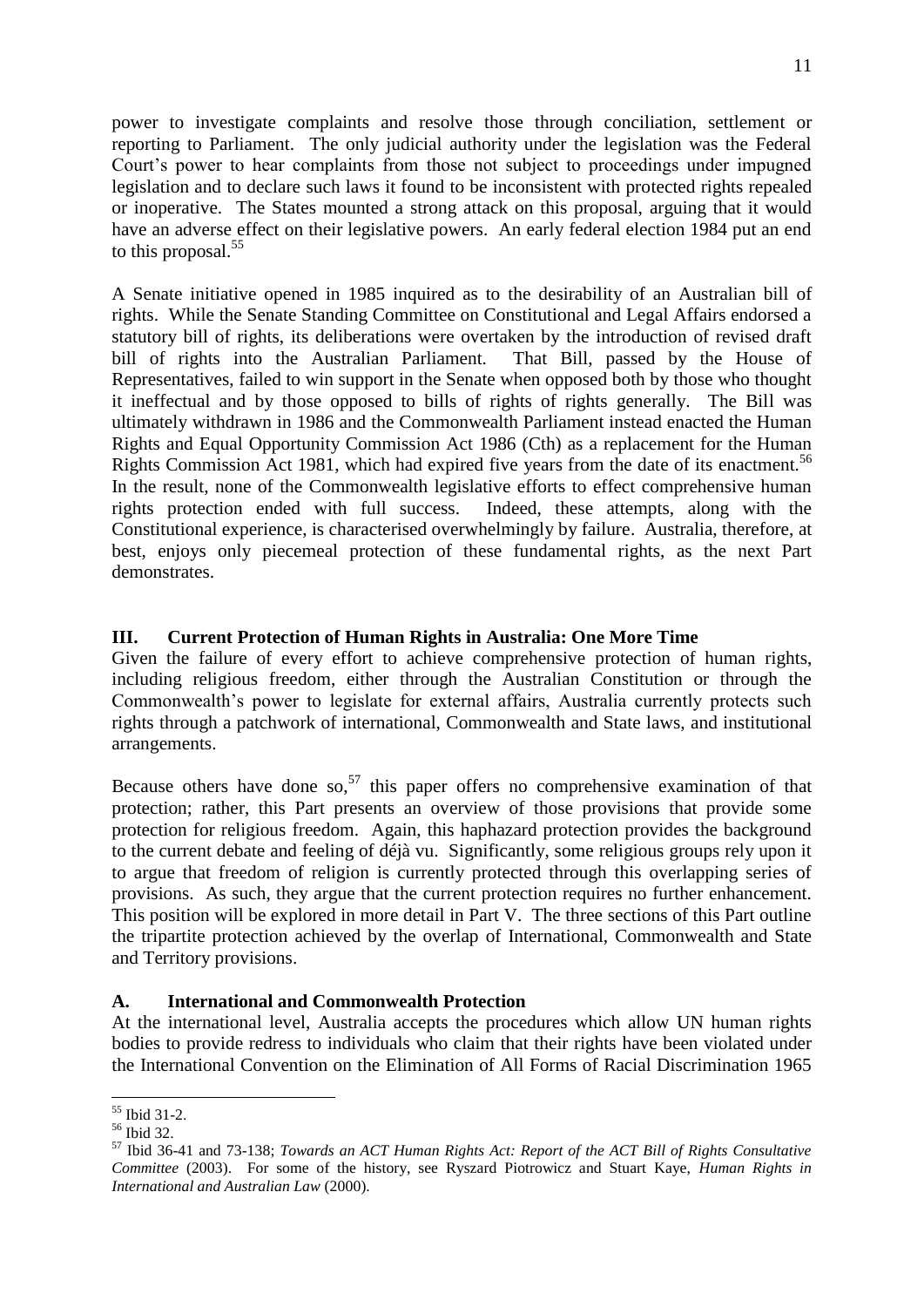(CERD), the Optional Protocol to the ICCPR, and the Convention Against Torture 1984  $(CAT)$ .<sup>58</sup> At the Commonwealth level, the Racial Discrimination Act 1975 (Cth) and the Sex Discrimination Act 1984 (Cth) are the primary legislative protections of human rights, although these take the narrow foci suggested by their titles.

Institutionally, the Human Rights and Equal Opportunity Commission Act 1986 (Cth), discussed in Part II, established the Human Rights and Equal Opportunity Commission since renamed the Australian Human Rights Commission<sup>59</sup>—and confers upon it a number of functions concerning human rights, including research and education, examining existing and proposed legislation for consistency with such rights, reporting to Parliament on the need for laws or other actions to implement international obligations, and examining Acts or practices of Commonwealth authorities for consistency with protected rights.<sup>60</sup>

While the rights protected by the Human Rights Commission are those set out in various human rights instruments appended to or declared under the legislation, such as the ICCPR, reports and recommendations of the Commission have no binding force in law. Indeed, in the past, the Commonwealth Government frequently ignored Commission reports.<sup>61</sup>

#### **B. State and Territory**

The States and Territories provide extensive legislative protection against discrimination in a fashion that covers a far wider range of grounds than the Commonwealth legislation reviewed above. Administrative bodies exist in most states similar in function to the Human Rights Commission and the advent of human rights legislation in the Australian Capital Territory (‗ACT') and Victoria—the Human Rights Act 2004 (ACT) (‗the ACT HRA') and the Charter of Human Rights and Responsibilities Act 2006 (Vic) (‗the Victorian Charter')—has only served to expand the jurisdiction to monitor human rights violations in those jurisdictions with commissions. $62$ 

This section focuses on the ACT HRA and the Victorian Charter—effectively, statutory bills of rights—both examples of the so-called 'weak dialogue model', a phrase which refers to a legislative means of protecting human rights. Such bills stand in contrast to 'strong dialogue model' bills, which would confer upon the enactment a constitutional status placing it above all other law, either Commonwealth or State, and allow judges to strike down legislation or invalidate executive actions for violations of the bill.<sup>63</sup> We return to these 'dialogue models' in Part IV; the remainder of this Part outlines the operation of the ACT and Victorian legislation, largely as that relates to the protection of religious freedom.

<sup>&</sup>lt;sup>58</sup> Byrnes, Charlesworth, and McKinnon, above n 3, 37.

<sup>&</sup>lt;sup>59</sup> The Disability Discrimination and Other Human Rights Legislation Amendment Act 2009 (Cth) (No. 70, 2009), amended the Human Rights and Equal Opportunity Commission Act 1986 (Cth) by renaming it the Human Rights Commission Act 1986 (Cth) and renaming the Commission the Australian Human Rights Commission: Disability Discrimination and Other Human Rights Legislation Amendment Act 2009 (Cth) (No. 70, 2009), Schedule 3, s 1.

<sup>60</sup> Human Rights Commission Act 1986 (Cth), s 11(e).

<sup>61</sup> Byrnes, Charlesworth, and McKinnon, above n 3, 39-40.

 $62$  Ibid 40-3.

<sup>&</sup>lt;sup>63</sup> See Hon Sir Anthony Mason AC KBE, 'Human Rights and the Courts' Address to Launch the Cultural and Religious Freedom under a Bill of Rights Conference, Old Parliament House, Canberra, 13-15 August 2009, paras 11-5. We return to a fuller discussion of the strong and weak dialogue models in Part IV, below.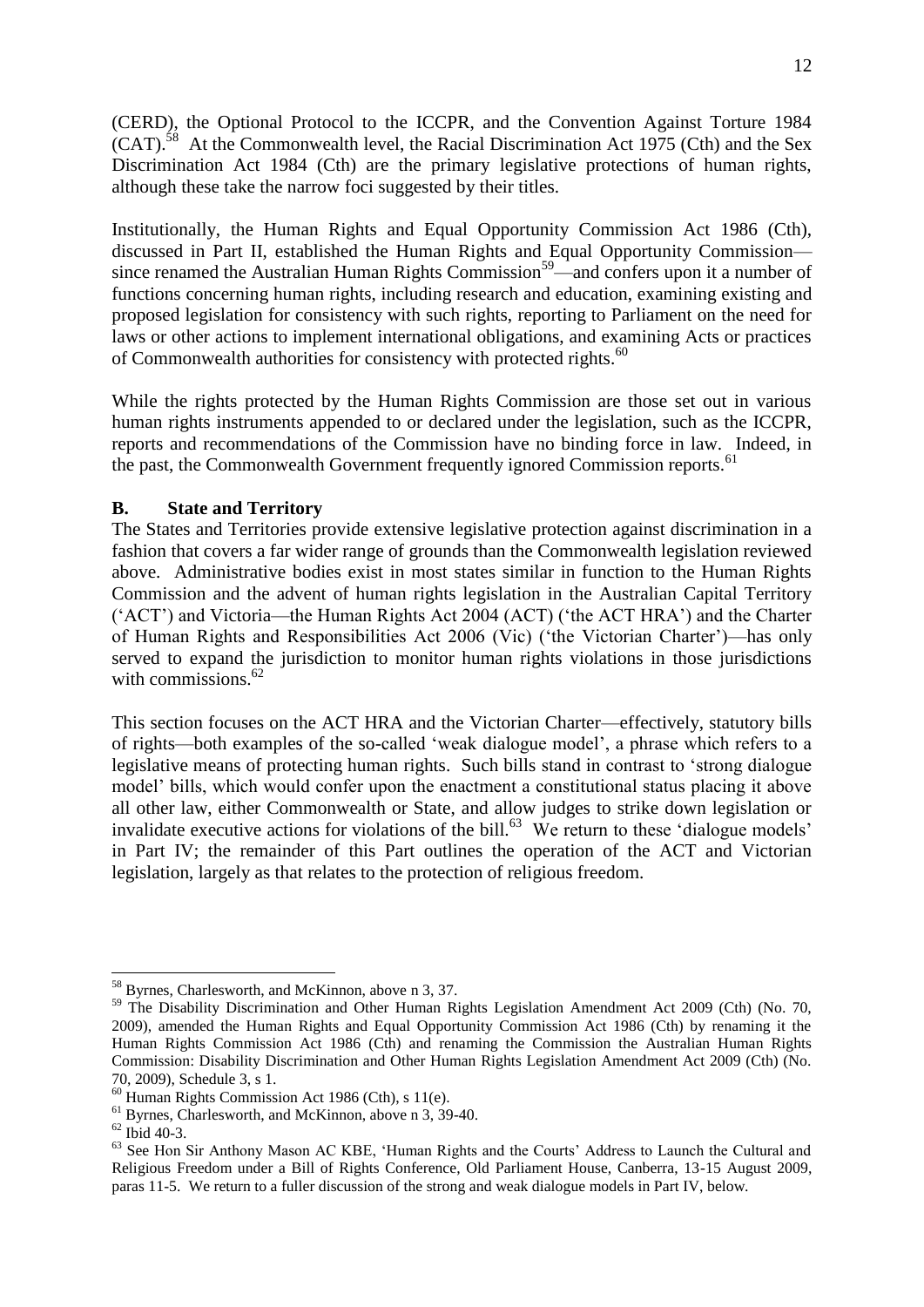#### **1. Human Rights Act 2004 (ACT)**

The ACT HRA represents Australia's first bill of rights of any kind. A weak dialogue model preserving parliamentary sovereignty by leaving ultimate decisions concerning human rights to the ACT Legislative Assembly, it nonetheless contains a range of mechanisms to ensure the protection of human rights. $64$  It includes an obligation on decision-makers to interpret ACT laws (excluding the common law) to be consistent so far as possible with human rights;<sup>65</sup> confers jurisdiction upon the ACT Supreme Court to issue declarations of incompatibility in cases where legislation cannot be interpreted so as to be consistent (not, however, affecting the validity of the legislation);<sup>66</sup> imposes a duty on the Attorney-General to present a written statement on the compatibility of each government bill presented to the Legislative Assembly; $^{67}$  and creates the office of Human Rights Commissioner, which has the power to review laws for compatibility. $68$ 

Section 14 of the legislation protects the right to freedom of thought, conscience, religion and belief, while section 27 protects the rights of minorities to enjoy their own culture, religion and language. The right to equality before the law,  $^{69}$  the right to life,  $^{70}$  the right to privacy,  $^{71}$ freedom of peaceful assembly and association, $72$  expression and the right to take part in public life,<sup>73</sup> and the right to liberty and security of the person,<sup>74</sup> among others, are also protected.

The ACT HRA does, however, contain two significant limitations. First, Section 6 provides that '[o]nly individuals have human rights'.<sup>75</sup> Second, and more significantly, none of the enumerated rights are absolute—Section 28(1) imposes a general qualification on each of the rights found in the Act similar in terms to that found in Section 1 of the Canadian Charter of Rights and Freedoms,  $1982<sup>76</sup>$  The ACT provision provides that '[h]uman rights may be subject to reasonable limits set by Territory laws that can be demonstrably justified in a free and democratic society.' As such, any limitations placed upon enumerated rights must be proportionate to the objective sought to be achieved by the legislation and making such a determination is aided by a list of factors contained in Section 28(2):

In deciding whether a limit is reasonable, all relevant factors must be considered, including the following:

- (a) the nature of the right affected;
- (b) the importance of the purposes of the limitation;
- (c) the nature and extent of the limitation;
- (d) the relationship between the limitation and its purpose;

<sup>&</sup>lt;sup>64</sup> See Byrnes, Charlesworth, and McKinnon, above n 3, 74-9, for the history and legislative background to the ACT HRA. The Act Government itself commissioned a study into the options for human rights legislation prior to the enactment of the ACT HRA: *Towards an ACT Human Rights Act*, above n 60.

<sup>&</sup>lt;sup>65</sup> ACT HRA, s 30. See Byrnes, Charlesworth, and McKinnon, above n 3, 83-5, for a detailed discussion of the operation of this provision.

 $^{66}$  ACT HRA, ss 32, 39, and 33.

 $^{67}$  ACT HRA, s 37.

<sup>68</sup> ACT HRA, s 41. See also ss 38, 43, 44, and Sch 2.

 $^{69}$  ACT HRA, s  $8.$ 

 $70$  ACT HRA, s 9.

 $71$  ACT HRA, s 12.

 $72$  ACT HRA, s 15.

 $^{73}$  ACT HRA, s 16.

 $74$  ACT HRA, s 18.  $^{75}$  ACT HRA, s 6.

<sup>76</sup> Byrnes, Charlesworth, and McKinnon, above n 3, 82.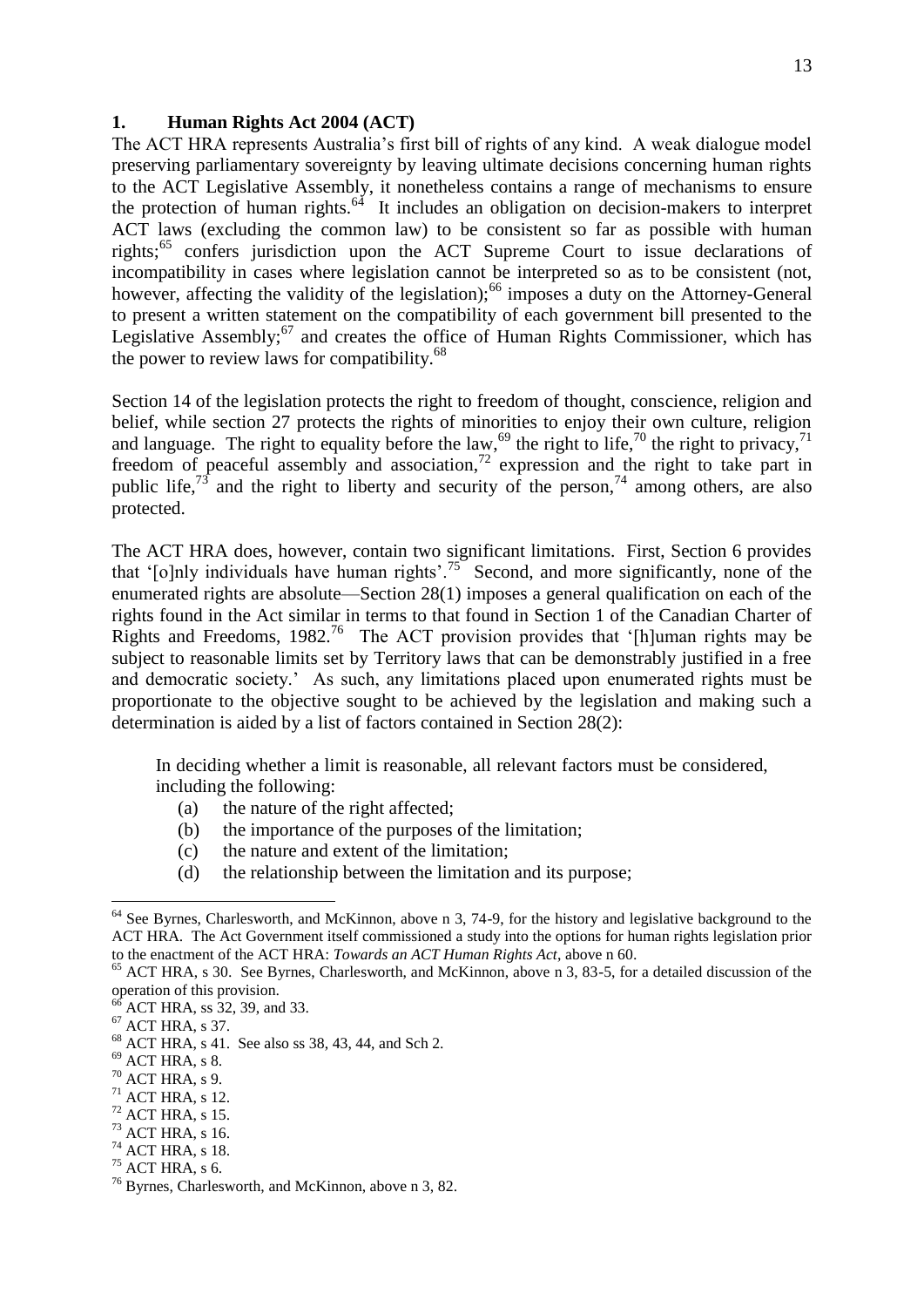(e) any less restrictive means reasonably available to achieve the purposes the limitation seeks to achieve.<sup>77</sup>

Prior to its enactment, critics predicted an increase in litigation; hindsight, however, has proven this concern unfounded. Indeed, some supporters might have hoped for a more vigorous invocation of the Act by the courts. The role of the courts has been cautious, often involving nothing more than superficial consideration of the ACT HRA, usually to bolster decisions reached on other grounds. While several decisions considered the interpretive provision of section 30,<sup>78</sup> and other important issues relating to the application of the ACT  $HRA<sup>79</sup>$  as of 2008, no judicial decision had issued a declaration of incompatibility, and no case had invoked sections 14 and 27, which deal with religious freedom.<sup>80</sup>

The most significant impact of the ACT HRA on the development of human rights protection has come not in the courts, but through its effect on policymaking and legislative processes, largely in the changes wrought to the culture of government—improving the quality of lawmaking in the Territory and, significantly, affecting the debate about bills of rights in other States and Territories, including the Victorian Charter, and at the national level  $81$ —and the scrutinisation of proposed legislation. $82$ 

#### **2. Charter of Human Rights and Responsibilities Act 2006 (Vic)**

The ACT HRA served as an impetus for the 2006 enactment of the Victorian Charter following a wide-ranging community consultation. In addition to being a non-entrenched bill of rights, the Victorian Charter shares many of its characteristics with the ACT HRA. Its parliamentary scrutiny and compatibility processes came into effect on 1 January 2007, while provisions relating to public authorities and the courts—the interpretation of law, declarations of inconsistent interpretation and new obligations on public authorities  $83$ —commenced on 1 January 2008.<sup>84</sup>

The Victorian Charter applies to Parliament, courts, tribunals, and to public authorities so as to protect human persons.<sup>85</sup> Most of the same human rights found in the ACT HRA are protected by the Victorian Charter, including the right to recognition and equality before the law;<sup>86</sup> the right to life;<sup>87</sup> freedom of thought, conscience, religion and belief;<sup>88</sup> freedom of expression;<sup>89</sup> free assembly and association;<sup>90</sup> and cultural rights (affirming the rights of

<sup>80</sup> Byrnes, Charlesworth, and McKinnon, above n 3, 99.

 $77$  ACT HRA, sub-s 28(2).

<sup>78</sup> Byrnes, Charlesworth, and McKinnon, above n 3, 99-104. See *Commissioner for Housing in the ACT* v *Y* [2007] ACTSC 84; *SI bhnf CC* v *KS bhnf IS* [2005] ACTSC 125.

<sup>79</sup> See *R* v *YL* [2004] ACTSC 115; *Hausmann* v *Shute* [2007] ACTCA 5; *Stevens* v *McCallum* [2006] ACTCA 13; *R* v *Griffin* [2007] ACTCA 6; *Capital Property Projects* [2008] ACTCA 9.

<sup>81</sup> Ibid 106-7.

<sup>82</sup> Ibid 86-98.

<sup>83</sup> Victorian Charter, Part 3, Divisions 3 and 4.

<sup>&</sup>lt;sup>84</sup> For the background to the enactment of the Victorian Charter, see Byrnes, Charlesworth, and McKinnon, above n 3, 109-14; Alistair Pound and Kylie Evans, *An Annotated Guide to the Victorian Charter of Human Rights and Responsibilities* (2008); Carolyn Evans and Simon Evans, *Australian Bills of Rights: The law of the Victorian* Charter *and ACT* Human Rights Act (2008); Greg Taylor, *The Constitution of Victoria* (2006), 51-2.

<sup>85</sup> Victorian Charter, ss 6 and 7.

<sup>86</sup> Victorian Charter, s 8.

<sup>&</sup>lt;sup>87</sup> Victorian Charter, s 9. By virtue of s 48, the Victorian Charter does not affect any law applicable to abortion or child destruction, passed before or after the Charter.

<sup>88</sup> Victorian Charter, s 14.

<sup>89</sup> Victorian Charter, s 15.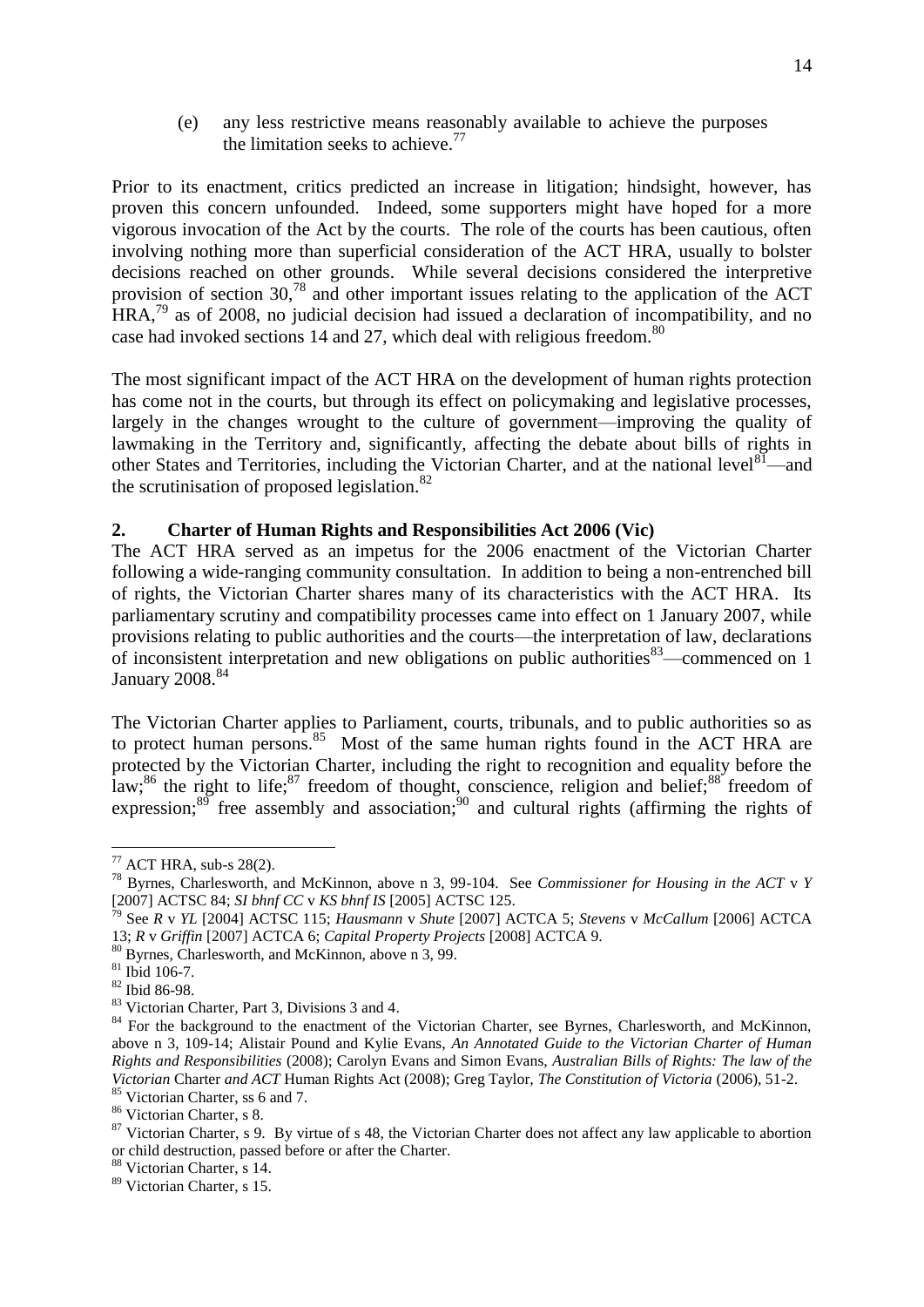members of all cultural, religious, racial or linguistic communities to exercise various rights related to membership in those communities). $^{91}$ 

As is the case with the ACT HRA, pursuant to s 7, the rights contained in the Victorian Charter are subject to such reasonable limits as can be demonstrably justified in a free and democratic society based on human dignity, equality and freedom. The same non-exhaustive set of factors used to determine whether a limitation is reasonable found in the ACT HRA is found in the Victorian Charter.

A number of enforcement provisions are found within the Victorian Charter, which include compatibility statements that must be prepared when legislation is introduced into Parliament;<sup>92</sup> legislation may be overridden for a period of five years;<sup>93</sup> and, all statutory provisions must be interpreted, by the courts and any other decision-maker, in a way compatible with human rights, so far as is possible to do so consistently with their purpose and, if it cannot, the court or decision-maker may make a declaration of inconsistent interpretation.<sup>94</sup> Remedies for breaches of obligations of public authorities are limited to those causes of action and grounds for review that exist other than under the Charter.<sup>95</sup>

To date, as with the ACT HRA, the most significant impact of the Victorian Charter has been in the executive and legislative spheres.<sup>96</sup> Use in the courts has been limited primarily to criminal matters.<sup>97</sup>

#### **IV. The Current National Debate: Déjà vu**

Given the limited success of efforts to entrench human rights protections either in the constitution or in Commonwealth or State and Territory legislation, one might wonder about the prospects for success of the current National Human Rights Consultation to produce a national bill of rights. Such concern is not unfounded. While the impetus generated by the ACT HRA and the Victorian Charter—enactments seen as contributing to the body of knowledge about how a bill of rights might operate in the broader political landscape, and as breaking through the resistance and suspicion to such protections $98$ —led to public consultations in Tasmania in 2006 and Western Australia in 2007, neither process successfully produced a bill of rights in those jurisdictions.<sup>99</sup> And while dialogue continues, this has led more to a diversity of approach than national uniformity. In light of this experience, and the cynicism with which human rights protection tends to be held in Australia, it may be that the hype surrounding the National Human Rights Consultation is just that, and the belief that the Committee will recommend the adoption of a national bill or charter of rights misplaced.

Nonetheless, the belief—or hope—that such a recommendation is forthcoming drives the arguments of those religious groups that oppose a bill of rights. This Part outlines, very

<sup>&</sup>lt;sup>90</sup> Victorian Charter, s 16.

<sup>&</sup>lt;sup>91</sup> Victorian Charter, s 19.

<sup>&</sup>lt;sup>92</sup> Victorian Charter, ss 28 and 30.

<sup>&</sup>lt;sup>93</sup> Victorian Charter, s 31. On these grounds, see Byrnes, Charlesworth, and McKinnon, above n 3, 123-33.

<sup>&</sup>lt;sup>94</sup> Victorian Charter, ss 32, 36, and 37.

<sup>&</sup>lt;sup>95</sup> Victorian Charter, s 39.

<sup>96</sup> Byrnes, Charlesworth, and McKinnon, above n 3, 123-33.

<sup>97</sup> See eg *R* v *Benbrika (Ruling No 20)* [2008] VSC 80; *R* v *Williams* [2007] VSC 2; *R* v *White* [2007] VSC 142.

<sup>98</sup> Byrnes. Charlesworth, and McKinnon, above n 3, 139-40.

<sup>99</sup> Ibid 141-5.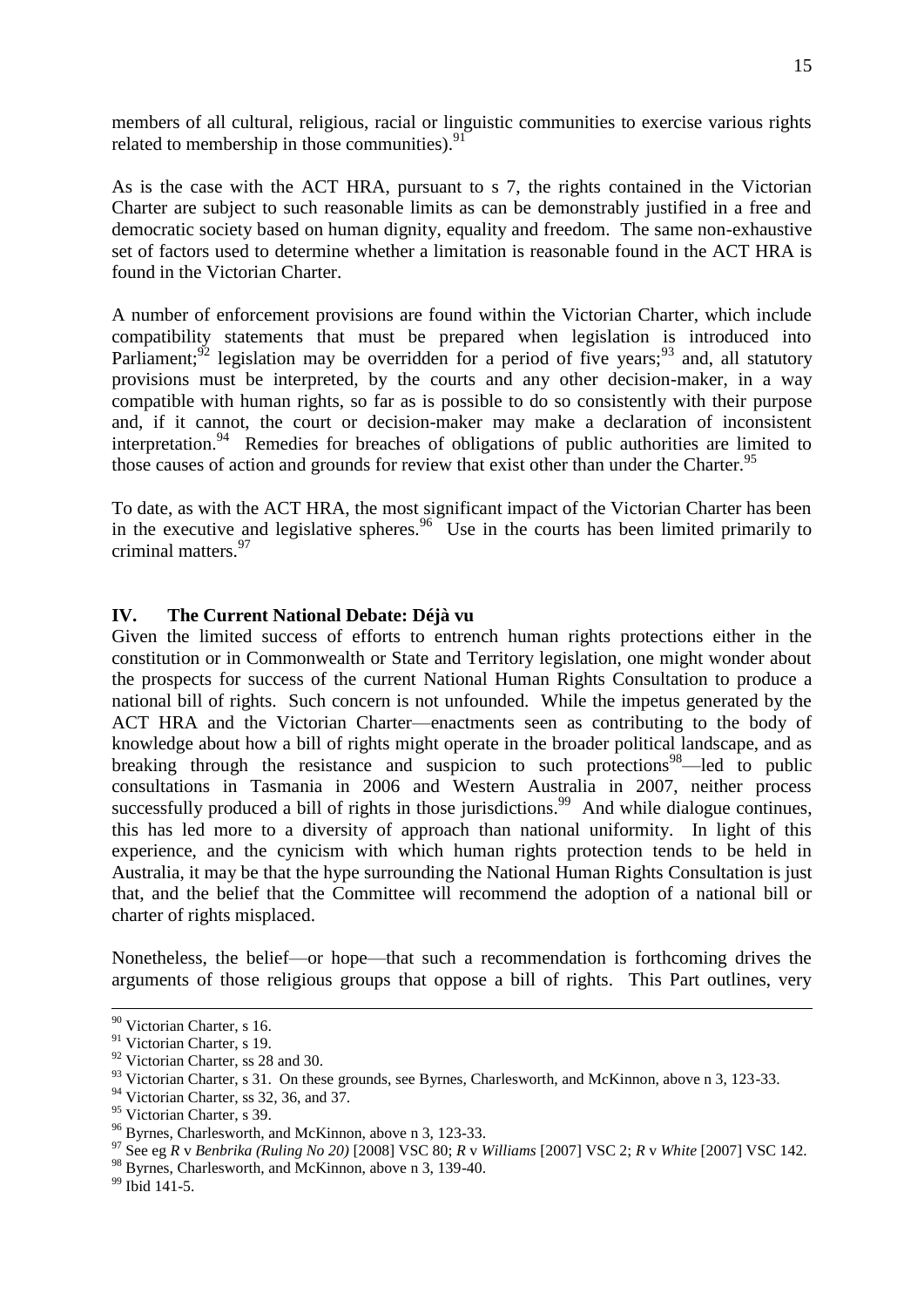briefly, the issues surrounding such a proposal before turning, again briefly, to the model that currently dominates discussion, the dialogue model, and more specifically, the weak dialogue model. This model, however, rather than being anything new, elicits a strong feeling of déjà vu. This Part contains three sections: first, before turning directly to the weak dialogue model, it explores a possible middle ground between full constitutional entrenchment and weak dialogue legislation; second, given that it has become the dominant model in the current debate, it examines weak dialogue; and, finally, it concludes with some issues that arise in the implementation of a weak dialogue model.

## **A. Is 'Weak Dialogue' the Only Way?**

**.** 

The debate in Australia seems to have settled upon the weak dialogue model as the way to deal with each of these issues. This may be regrettable, as it is not clear that either Constitutional amendment or legislative enactment as a weak dialogue model is the only way forward. It might also be possible to entrench such a bill through a middle way, drawing upon workable mechanisms short of constitutional amendment by which a bill could be entrenched but which would take it beyond the political vagaries of the day to which legislation is subject.

That the Commonwealth Parliament possesses the legislative power to enact a bill of rights under the external affairs power by reference to international treaties and covenants to which Australia is a already a party seems beyond doubt.<sup>100</sup> Indeed, Australia has already subscribed to a number of international human rights instruments that would provide the foundation for such an exercise.<sup>101</sup> Once the power is validly invoked, the Commonwealth

- (i) Convention on the prevention and punishment of the crime of genocide;
- (ii) Convention relating to the status of refugees/protocol relating to the status of refugees;
- (iii) Convention on the elimination of the racial discrimination;
- (iv) International covenant on economic, social and cultural rights;
- (v) International covenant on civil and political rights;
- (vi) Convention on the elimination of all forms of discrimination against women;
- (vii) Convention against torture and other cruel, inhuman or degrading treatment or punishment; and
- (viii) Convention on rights of the child.

- (i) International covenant on civil and political rights;
- (ii) Convention on the rights of the child;
- (iii) Declaration on the rights of the child;
- (iv) Declaration on the rights of mentally retarded persons;
- (v) Declaration on the rights of disabled persons; and
- (vi) Declaration on the elimination of all forms of intolerance and discrimination based on religion or belief.

See also Neville G Rochow, 'Paying for Human Rights Until the Bill Comes', presented at the International Conference Commemorating the 50<sup>th</sup> Anniversary of the Establishment of The Supreme Court of The Islamic

<sup>&</sup>lt;sup>100</sup> Section 51(xxix). See *Koowarta*, above n 19, and *Tasmanian Dams Case*, above n 19. See also, as examples: *R* v *Burgess; Ex Parte Henry* (1936) 55 CLR 608; *Bradley* v *Commonwealth* (1973) 128 CLR 557; *Minister for Immigration and Ethnic Affairs* v *Teoh* (1995) 187 CLR 416.

<sup>101</sup> See Hilary Charlesworth, M Chiam, D Hovell, and G Williams, *No Country is an Island – Australia and International Law* (2006), chapter 3, especially 68-71; Charlesworth, et al, identify the following treaties, each of which could found an exercise of the external affairs power in respect of human rights:

As the foundation for existing federal human rights legislation, the Human Rights Commission identifies the following human rights as being defined by the Human Rights and Equal Opportunity Act 1986 (Cth), s 5: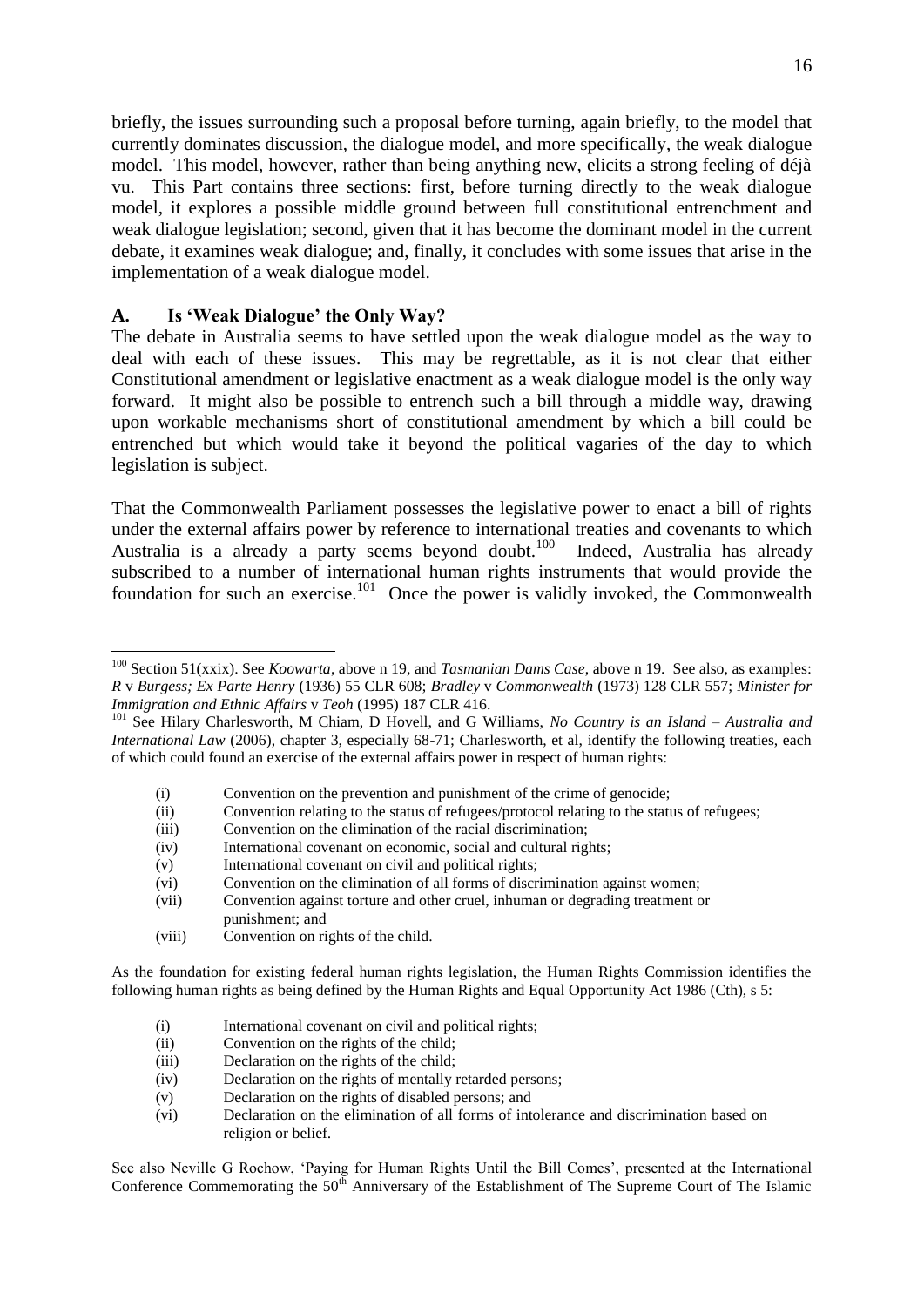legislation overrides any State legislation on human rights, giving any such federal law paramountcy pursuant to Section 109 of the Constitution and rendering invalid any inconsistent State law.<sup>102</sup>

The States could also, if in agreement with the federal measures, deny themselves any capacity to legislate on the subject of human rights and the bill of rights by referring all of their legislative powers on the subject to the Commonwealth, simultaneously providing it with further legislative power to support its enactment of the bill.<sup>103</sup> That self-denial of State power would be a mezzanine step to entrenchment. The capping step to entrenchment, short of constitutional amendment, would be for all Australian governments to enter intergovernmental agreements, a mechanism of Australian federalism used to entrench other national legislative schemes—such as uniform companies schemes and the Cross Vesting (Jurisdiction of Courts) Acts and the Competition  $Code^{104}$ —under which no amendment could be made by any party to legislation in the scheme without the agreement of the other parties after a prescribed period of notice of the intention to amend.

Although entrenchment achieved in this way is not absolute in the sense of the bill becoming a part of the Constitution itself, the legislation is practicably entrenched in that no single government can act alone to change the law. Still, given that, on the one hand, this option has not thus far formed part of the national debate and that, on the other, the weak dialogue model has come to dominate it, the remainder of this Part focuses upon what precisely is meant by dialogue generally and weak dialogue specifically and the issue surrounding the implementation of such a bill.

# **B. 'Weak Dialogue'<sup>105</sup>**

All legislation in some way affects the distribution of power between the three branches of government. In that sense, 'dialogue' or 'institutional interaction'<sup>106</sup> is not new; first introduced as a metaphor by Peter Hogg and Allison Bushell for interaction between the three branches in response to criticisms that judicial review under constitutional bills of rights was anti-democratic or anti-majoritarian,  $10<sup>7</sup>$  it has always occurred in all Australian jurisdictions between the legislature and the judiciary and, to a lesser extent, the executive. Moreover, it is a feature of many constitutional systems, even those, such as Canada's and the United States', where the judiciary has the power to invalidate legislation and thus seemingly has the last word on human rights issues.<sup>108</sup>

<sup>1</sup> Republic of Pakistan, Islamabad, August 2006, 1-8: [http://papers.ssrn.com/sol3/papers.cfm?abstract\\_id=1356382](http://papers.ssrn.com/sol3/papers.cfm?abstract_id=1356382)

 $102$  Section 109 provides that 'When a law of a State is inconsistent with a law of the Commonwealth, the latter shall prevail, and the former shall, to the extent of the inconsistency, be invalid.'

For an example of the use of both sections 51(xxix) and 109, see *Tasmanian Dams Case*, above n 19.

 $103$  Section 51(xxxvii).

 $104$  See Rochow, above n 104, 41-4.

<sup>105</sup> See Byrnes, Charlesworth, and McKinnon, above n 3, 44-72. On the full range of models, see *Towards an ACT Human Rights Act*, above n 60, 43-60.

<sup>&</sup>lt;sup>106</sup> Leighton McDonald, 'Rights, "dialogue" and democratic objections of judicial review' (seminar paper presented on 27 November 2002 in the ANU's Centre for International and Public Law's Bill of Rights seminar series).

<sup>&</sup>lt;sup>107</sup> Peter Hogg and Allison Bushell, 'The *Charter* dialogue between courts and legislatures (or perhaps the *Charter of Rights* isn't such a bad thing after all)' (1997) 35 *Osgoode Hall Law Journal* 75

<sup>108</sup> *Towards an ACT Human Rights Act*, above n 60, 61.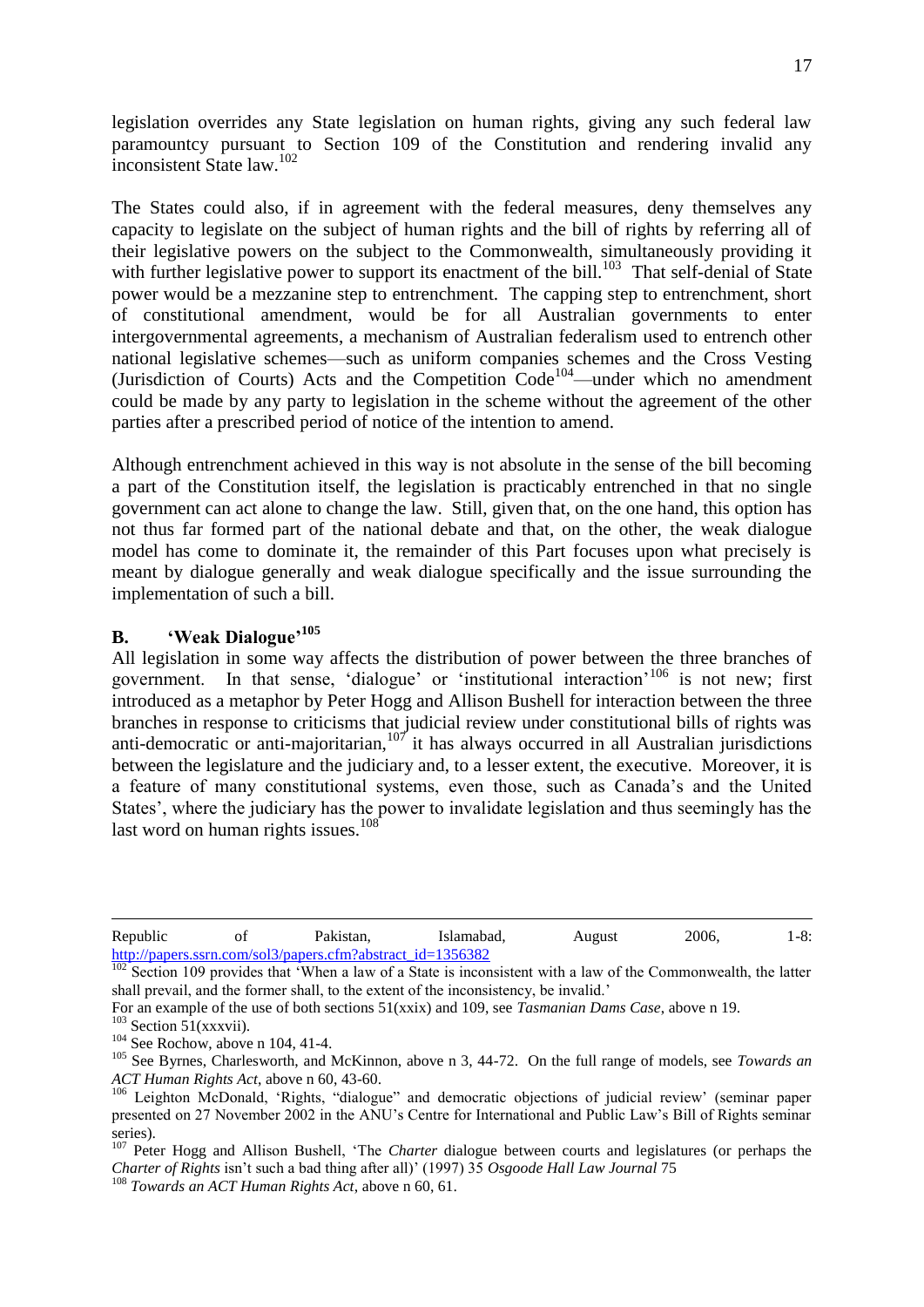Such models of bills of rights encourage 'conversation' between the three branches,<sup>109</sup> allowing the judiciary to comment upon the adequacy of legislation or to be critical of the actions of the executive. The legislature can in turn respond by amending legislation or administrative practices, even leaving open the possibility of explicitly rejecting the judicial decision. Human rights protection in particular, whether it is constitutional or legislative, directs the executive and the judiciary to conduct their business in certain ways. This is generally seen as a desirable outcome of the implementation of a bill of rights.<sup>110</sup>

This dialogue between the branches of government can take two forms. First, in its 'strong' form, as in the United States, it may redistribute powers to such an extent that the judiciary is given the power to invalidate acts of the legislature for non-compliance with the bill or charter. How strong it is ultimately depends on whether the legislature has any recourse to respond once the courts have spoken.

The strong dialogue model has received the most extensive academic scrutiny in Canada, the principal jurisdiction where it is constitutionally entrenched in section 33 of the Charter of Rights and Freedoms 1982.<sup>111</sup> Scrutiny focuses on whether in practice the Charter involves genuine dialogue or whether the courts views of the meaning of Charter rights nonetheless supersede the interpretations of other branches of government.<sup>112</sup> Some ague that rather than true dialogue, the outcome of the process mandated under the Charter is in fact judicial 'monologue' or acts of 'ventriloquism'.<sup>113</sup>

Dialogue may, however, take a 'weak' from, allowing for the judiciary to play a role in the enforcement of human rights short of invalidation of legislation.<sup>114</sup> Weak dialogue, in other words, permits institutional interaction amongst the three branches of government and the community while conferring on the legislature the 'final say' in relation to human rights issues. Under such a scheme, the judiciary is not given the power to invalidate legislation (although it could do so in relation to executive acts, including subordinate legislation) but rather may express its opinion that a law is incompatible with the bill. It is then up to the legislature to determine whether or not to amend the legislation in question so as to bring it into conformity with the protected rights. $115$ 

The United Kingdom Human Rights Act 1998, the New Zealand Bill of Rights Act 1990, and, as we have seen, the ACT HRA and the Victorian Charter, are all weak dialogue models.<sup>116</sup> These enactments reflect the current trend in national legal systems to move away for the American strong dialogue model, which gives substantial power—or at least the courts have arrogated that power to themselves $117$ —to have the final say in matters of human rights protection and towards a model preserving to the legislature its democratic function to

<sup>&</sup>lt;sup>109</sup> Byrnes, Charlesworth, and McKinnon, above n 3, 51.

<sup>110</sup> *Towards an ACT Human Rights Act*, above n 60, 61-2.

<sup>&</sup>lt;sup>111</sup> See Byrnes, Charlesworth, and McKinnon, above n 3, 52.

<sup>&</sup>lt;sup>112</sup> Peter Hogg, Allison Thornton and Wade Wright, 'Charter dialogue revisited—or "much ado about metaphors"' (2007) 45 *Osgoode Hall LJ* 1; Special Issue: 'Charter Dialogue Ten Years Later' (2007) 45 *Osgoode Hall LJ* 1-202.

<sup>&</sup>lt;sup>113</sup> Christopher Manfredi and James Kelly, 'Six degrees of dialogue: A response to Hogg and Bushell' (1999) 37 *Osgoode Hall LJ* 513, 520-1.

<sup>114</sup> *Towards an ACT Human Rights Act*, above n 60, 61.

 $115$  Ibid 61-2.

<sup>&</sup>lt;sup>116</sup> Byrnes. Charlesworth, and McKinnon, above n 3, 52-4.

<sup>117</sup> *Marbury* v *Madison*, 5 U.S. (1 Cranch) 137 (1803).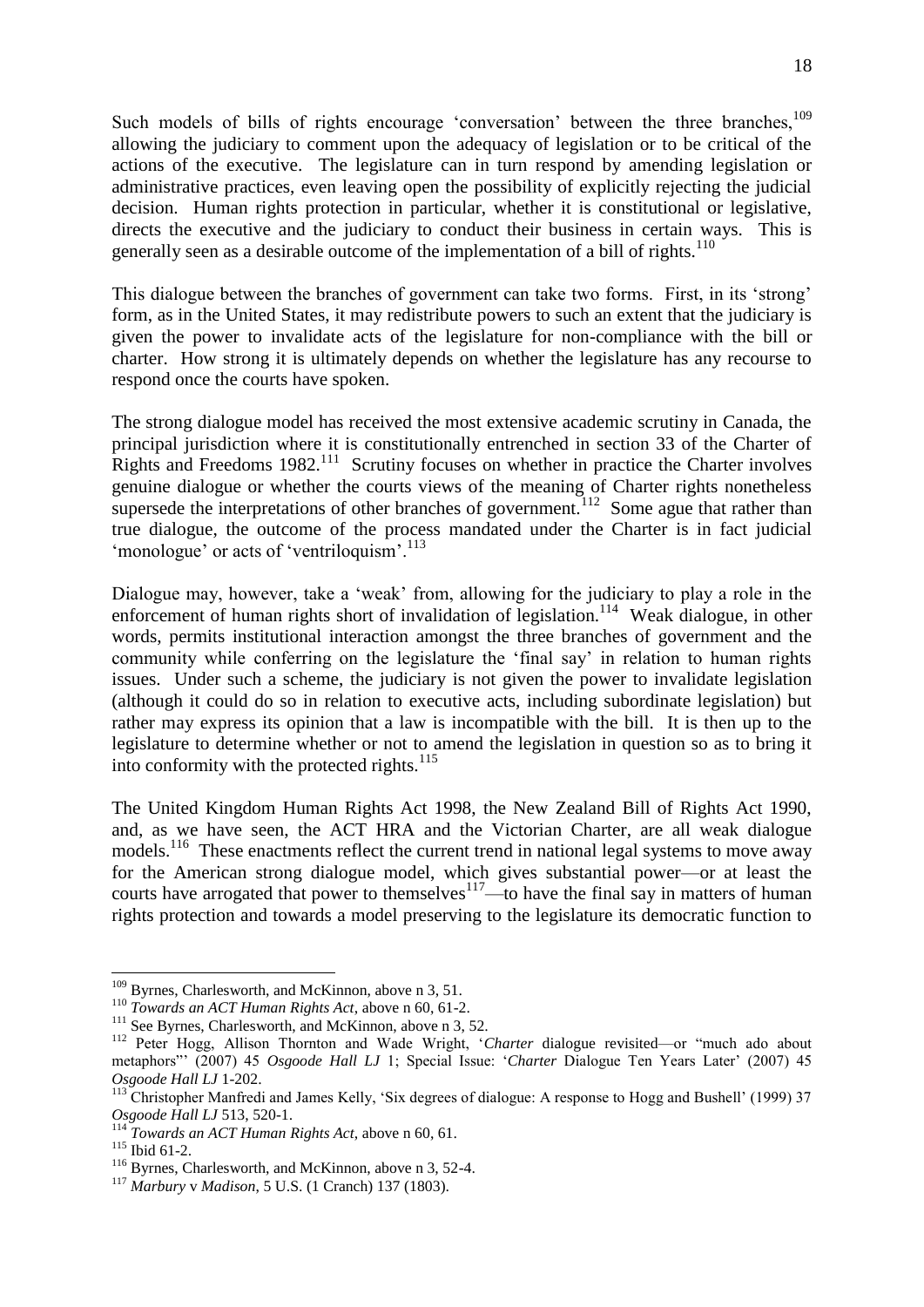decide how best to protect human rights. $118$  Indeed, both the ACT HRA and the Victorian Charter tip this balance further in favour of the legislature by ensuring against judicial invalidation in favour of judicial declarations of incompatibility, leaving it to the legislature to respond and, if it does nothing, its' policy position and its legislation will stand.<sup>119</sup>

## **C. Implementation**

Byrnes, Charlesworth and McKinnon identify three issues, unique to the Australian national perspective, which would require consideration prior to the implementation of a dialogue model. First, the question of jurisdictional scope arises—would a national bill of rights cover the areas of legislative competence historically exercised by the States under the Constitution? An attempt to enact this form of bill might result in insurmountable political opposition, ultimately producing no bill at all. $^{120}$ 

Second, what rights should be protected? The ACT HRA and the Victoria Charter have been cautious in the rights adopted, lacking any protection of economic, social and cultural rights. The corollary of this issue, of course, centres on the possible limitations placed upon those rights ultimately adopted. Both the ACT HRA and the Victorian Charter adopted a general limitations clause modelled on the Canadian Charter of Rights and Freedoms, 1982, Section 1 ‗reasonable limits demonstrably justifiable in a free and democratic society.' But should such a general limitation replace, or add to specific limitations of rights contained in a bill?<sup>121</sup>

Finally, what mechanisms ought a bill or charter to use to protect the rights adopted and limited? We have already seen the types of mechanisms that might be available: compatibility and scrutiny requirements for new legislation; an obligation on courts and others to interpret legislation consistently with human rights; the ability of courts to make declarations of incompatibility; the provision of remedies for breach of human rights by public authorities; and education, auditing and complaints handling by an independent human rights commission or ombudsman.<sup>122</sup>

Notwithstanding the fact that the weak dialogue model appears to be a limited form of human rights protection, religious groups nonetheless have strong reactions, both in support and in opposition, to it. The final Part turns its attention to answering the question 'why?'

# **V. Religious Reaction: Déjà vu All Over Again<sup>123</sup>**

One might be forgiven for believing that religious opposition to a bill or charter of rights in Australia began with the establishment of the National Human Rights Consultation Committee. In fact, as we have seen, throughout the history of the Australian federation, opposition is the rule rather than the exception in debate about a bill of rights. And religious groups have often been at the vanguard of the fight. The current opposition, then, far from being anything new, feels a lot like 'déjà vu all over again'.<sup>124</sup> We have certainly been here and heard that before.

**<sup>.</sup>** <sup>118</sup> Byrnes, Charlesworth, and McKinnon, above n 3, 51.

 $119$  Ibid 52-4.

<sup>&</sup>lt;sup>120</sup> Ibid 155-6.

<sup>121</sup> Ibid 156-7. See also *Towards an ACT Human Rights Act*, above n 60, 87-109.

<sup>122</sup> Byrnes, Charlesworth, and McKinnon, above n 3, 158-65. See also *Towards an ACT Human Rights Act*, above n 60, 61-85.

<sup>123</sup> To borrow Yogi Berra's famous quote: Yogi Berra, *The Yogi Book* (1998), 30.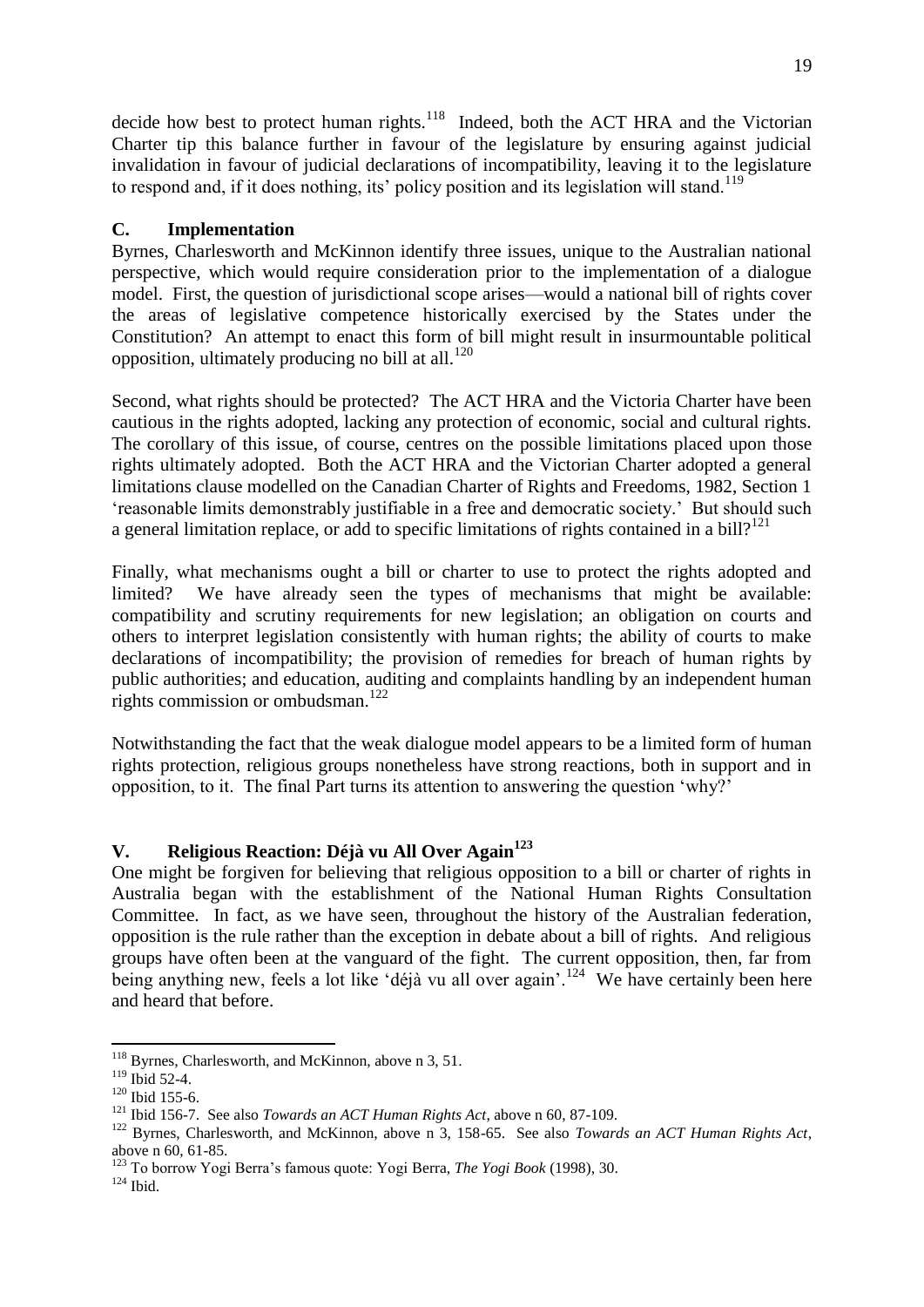This Part sets out the arguments advanced by religious groups, both for and against a bill. It is neither exhaustive nor thoroughly representative. Rather, it canvasses the views presented at the recent Cultural and Religious Freedom under a Bill of Rights Conference held in Canberra on 13-15 August 2009—primarily those of members of the monotheistic traditions of Judaism, Christianity and Islam. But even in relation to those three faith traditions, this paper makes no pretence to cover the range of views, both for and against, a bill. Moreover, the most vocal, both in support and opposed, are the Christian Churches.

The Part begins with a brief overview of those arguments advanced favouring a bill and the reasons for that position. It concludes with a somewhat fuller discussion of religious opposition. This is a pragmatic division and emphasis of the material: the views opposed far outweigh, in their breadth and depth, those that support.

## **A. Support for a Bill of Rights**

Two principal positions emerge from the debate in support of a bill of rights: neutral or conditional support and strong support.

## **1. Neutral or Conditional**

The clearest example of neutrality is found in the agnostic position advanced by the Australian Catholic Bishops Conference ('the ACBC'). The ACBC takes the position that once the government issues concrete proposals in relation to a bill, what it will include and how it will be enforced, it is willing to engage in dialogue on the model proposed.<sup>125</sup> The Anglican Church of Australia offers conditional support dependent upon the inclusion of very strong support for religious freedom consistent with Article 18 of the ICCPR (although the Sydney Diocese strongly dissents from this position).<sup>126</sup>

## **2. Strong**

**.** 

The strongest Christian support comes from the Peace and Legislation Committee of the Religious Society of Friends (Quakers) and the Uniting Church of Australia (a union of the Methodist, Presbyterian, and Episcopal Churches). This section focuses on the latter group.

In March 2008, the National Assembly Standing Committee of the Uniting Church in Australia resolved to support a national human rights charter which would (i) implement Australia's commitment to human rights outlined in the Universal Declaration of Human Rights, the International Covenant on Economic, Social and Cultural Rights, and the ICCPR; (ii) hold public institutions and officials accountable for upholding and promoting human rights; (iii) take account of Indigenous Australians as the first peoples of this land and the long history of rights being denied to them; and (iv) be supported and policed by properly funded, independent mechanisms. In doing so, the General Assembly committed to

<sup>125</sup> Australian Catholic Bishops Conference, *Some comments on the discussion paper Freedom of Religion and Belief in the*  $21^{3t}$  *Century, Century,* [http://www.hreoc.gov.au/frb/submissions/Sub995.Australian\\_Catholic\\_Bishops\\_Conference.doc;](http://www.hreoc.gov.au/frb/submissions/Sub995.Australian_Catholic_Bishops_Conference.doc) Personal

conversation with the President of the Australian Catholic Bishops Conference, the Most Rev Philip Wilson, Archbishop of Adelaide, 27 August 2009.

<sup>&</sup>lt;sup>126</sup> Patrick Parkinson, 'Christian Concerns with the Charter of Rights', paper presented at the Cultural and Religious Freedom under a bill of rights Conference, 13-15 August 2009, Canberra, ACT, 2, used with permission of the author; Patrick Parkinson, 'Christian views on the idea of the Charter', PowerPoint slide from ‗Christian Concerns with the Charter of Rights', paper presented at the Cultural and Religious Freedom under a bill of rights Conference, 13-15 August 2009, Canberra, ACT. Used with permission of the author.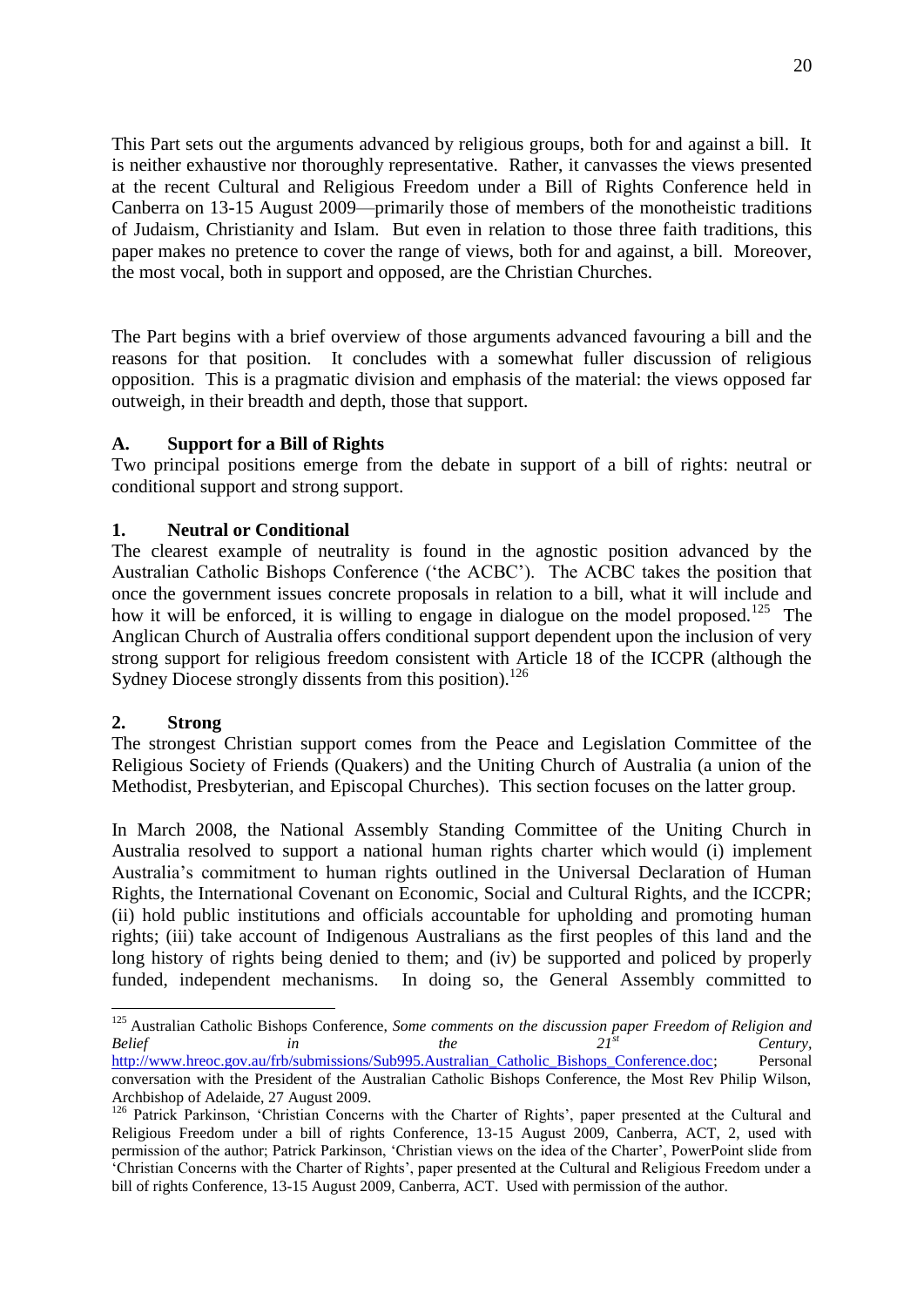contributing to public policy and international humanitarian affairs by supporting the development of policy and legislation upholding human rights and concluded that support for a bill of rights implementing that ideal was entirely consistent with that commitment.<sup>127</sup>

It is somewhat more difficult to locate community positions on a bill within the other monotheistic traditions, largely as a consequence of the looser governmental structure within those faiths. Nonetheless, leaders of other monotheistic traditions do support a bill. Ameer Ali, Ex-President of the Australian Federation of Islamic Councils, for instance, personally supports the protection of human rights through a bill, arguing that such protection would strengthen rather than weaken the religious freedom on which is built Australia's democratic structure. In so doing, it would act as a bulwark against legislative reactions to terrorism and immigration that may threaten the religious freedom of those who hold the Muslim faith.

Far from damaging religious freedom, Ali argues that a bill would establish the equality of every religion, with no room for vilification by others. This would strengthen the edifice of democracy which protects religious groups from harmful legislation while simultaneously defending against vilification by others. In the final analysis, Ali's position is for a bill, not because it offers an iron-clad guarantee of freedom, but because of its potential for producing a more harmonious, plural society.<sup>128</sup>

The support of a few Christian groups and some Muslim leaders is far outweighed, though, by the myriad voices of opposition. And it is here, in the opposition to a bill, that the position taken by religious groups, largely Christian, that one has the sense that this has all happened before. It is here that one is living a déjà vu moment.

## **B. Opposition to a Bill of Rights**

This section canvasses the religious voices of opposition to a bill or charter or rights of any kind, constitutional or legislative. While largely Christian, opposition can be found among the other monotheistic faiths as well. Still, just as it provided the strongest religious support, the Christian community also displays the strongest opposition. And within that community, the loudest voices are those of the Australian Christian Lobby, the Presbyterian Church (not in union with the Uniting Church of Australia), the Association of Christian Schools, the Sydney Anglican Diocese, the Baptist Union, and the New South Wales Council of Churches.<sup>129</sup>

# **1 Grounds**

Christian groups opposed to a bill of rights both perceive an antipathy among many Australians towards exemptions under anti-discrimination legislation for faith–based organisations,<sup>130</sup> and believe that vague and poorly drafted anti-vilification legislation results in a chilling effect on freedom of religious expression.<sup>131</sup> Against this backdrop, specific

<sup>130</sup> Parkinson, 'Christian Concerns', above n 132, 3-7.

<sup>127</sup>  $127$  Uniting Justice Australia,  $4$ n Australian Human Rights Act' [http://www.unitingjustice.org.au/issues/upholding-human-rights/hr-act.html.](http://www.unitingjustice.org.au/issues/upholding-human-rights/hr-act.html) See also Uniting Church in Australia, National Assembly, *Submission to the National Human Rights Consultation* (June 2009), http://www.unitingjustice.org.au/issues/upholding-human-rights/hr-act.html.

<sup>&</sup>lt;sup>128</sup> Ameer Ali, 'Freedom to Hold, Express and Declare Belief: Cultural/Religious/Community and Theological Perspectives Panel Session', ABC Spirit of Things, ‗Freedom of Religion and a Bill of Rights', 23 August 2009, http://www.abc.net.au/rn/spiritofthings/stories/2009/2659582.htm#transcript.

Parkinson, 'Christian Concerns', above n 129, 2-3; Parkinson, 'Christian views', above n 129.

 $131$  Ibid 3.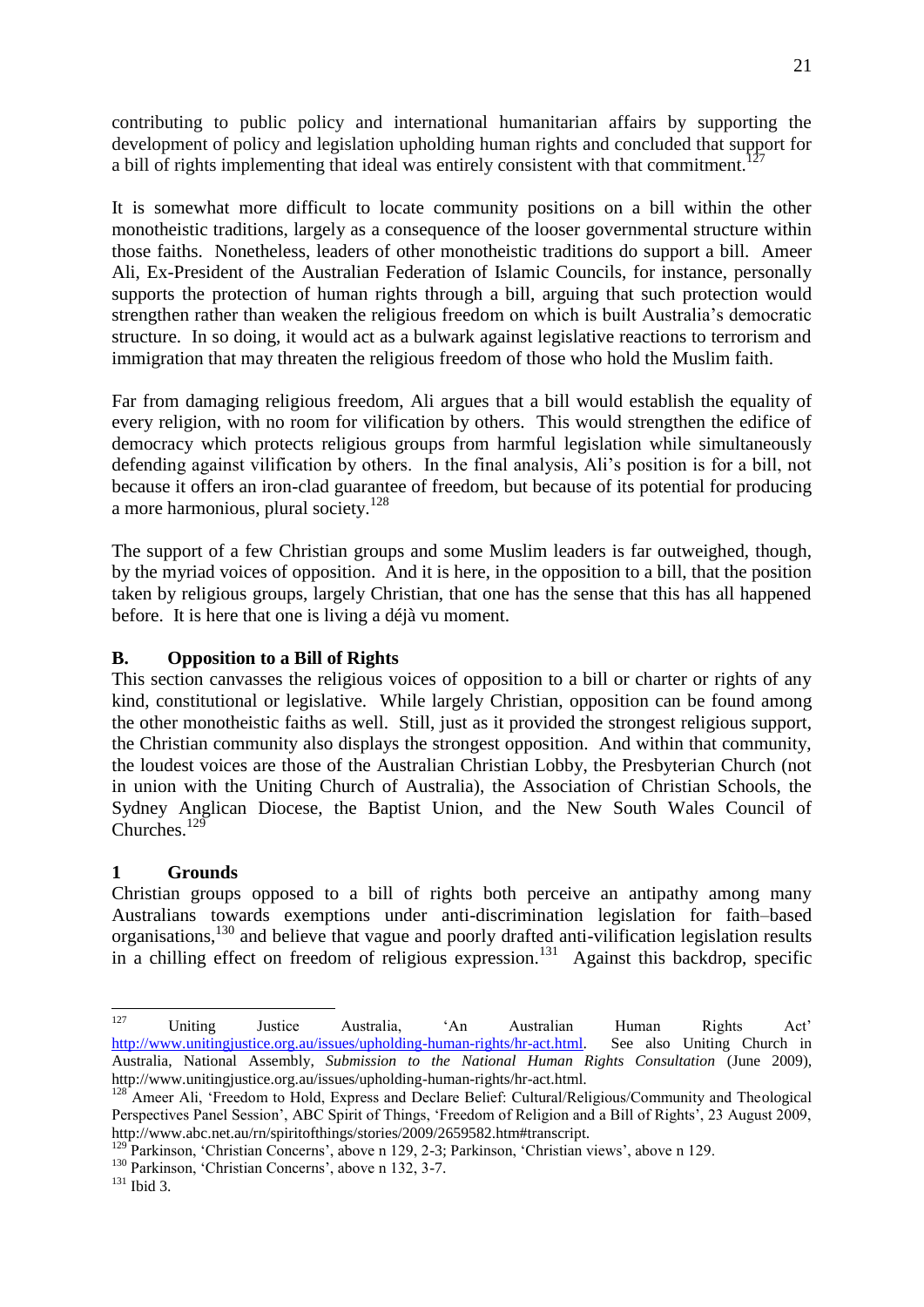grounds of Christian opposition to a bill emerge, such as those of the Australian Christian Lobby, which are broadly representative, as summarised by Patrick Parkinson:

- (i) a bill is simply not needed as rights can, and already are, protected in clear legislation;
- (ii) a bill does not of itself protect against the abuse of state power, or protect the interests of the vulnerable;
- (iii) a bill would transfer power to make final determinations over issues of policy from elected parliaments to courts, leading to political and bureaucratic uncertainty and the weakening of judicial independence;
- (iv) a bill can too easily be used to provide leverage for unrepresentative activists to win contestable rights that could never have been achieved through democratic processes; and
- (v) a bill would effectively legislates selfishness, already too much a feature of modern society, propelling individual rights about the rights held in community.

Objections (iii)-(v) are related—simply, these express a concern that courts will use a bill for illegitimate, undemocratic, and anti-majoritarian purposes, to place the judiciary in a paramount position relative to the other branches of government, to 'create' new rights, not unlike the right to privacy is said to have been 'created' by the United States Supreme Court,<sup>132</sup> and that the major consequence of that process will be to weaken community. Again and again, the Christian objections speak of  $\cdot$ interpretations' of a bill<sup>133</sup> which, in the context of the five objections summarised by Parkinson, and given what we know about concerns with the weak dialogue model, can only mean interpretations issued by courts.<sup>134</sup> In this light, objections (i) and (ii) become another way of asserting the primacy of the legislative and executive branches as against the judicial. As we have seen, in every attempt to amend the Australian Constitution in order to entrench rights, and in every case of legislative enactments seeking to protect human rights, these same arguments have been made. It is déjà vu all over again.<sup>135</sup>

# **2. Specific Concerns and a Potential Solution**

Yet, while the grounds are the same, the specific concerns—which stem from stem from antidiscrimination legislation and anti-vilification laws—advanced by Christian groups are those that vex contemporary western society.

# **(a). Equality and Anti-Discrimination**

In relation to anti-discrimination, the Christian worry is that secular liberal (judicial) interpretations of a bill will allow ‗…anti-discrimination [to]…become the human right that trumps all others.<sup>'136</sup> Christian groups believe this to be the manifestation of ‗fundamentalism' about equality and anti-discrimination, in two related beliefs: first, that all limitations on eligibility to apply for particular jobs should be abolished or severely restricted

 $\overline{\phantom{a}}$ 

<sup>132</sup> *Griswold* v *Connecticut*, 381 U.S. 479 (1965). The background to this decision included *Tileston* v *Ullman*, 318 US 44 (1943) and *Poe* v *Ullman*, 367 US 497 (1961). Subsequent cases citing and extending the right to privacy include *Eisenstadt* v *Baird*, 405 U.S. 438 (1972); *Roe* v *Wade*, 410 US 113 (1973**)**; *Bowers* v *Hardwick*, 478 U.S. 186 (1986); *Lawrence* v *Texas*, 539 U.S. 558 (2003).

 $133$  For these, see Parkinson, 'Christian Concerns', above n 129, 3-7.

<sup>&</sup>lt;sup>134</sup> On this, see also Patrick Parkinson, Submission to the 'National Human Rights Consultation', 2009, used with permission of the author.

 $135$  Berra, above n 126.

<sup>&</sup>lt;sup>136</sup> Parkinson, 'Christian Concerns', above n 129, 7.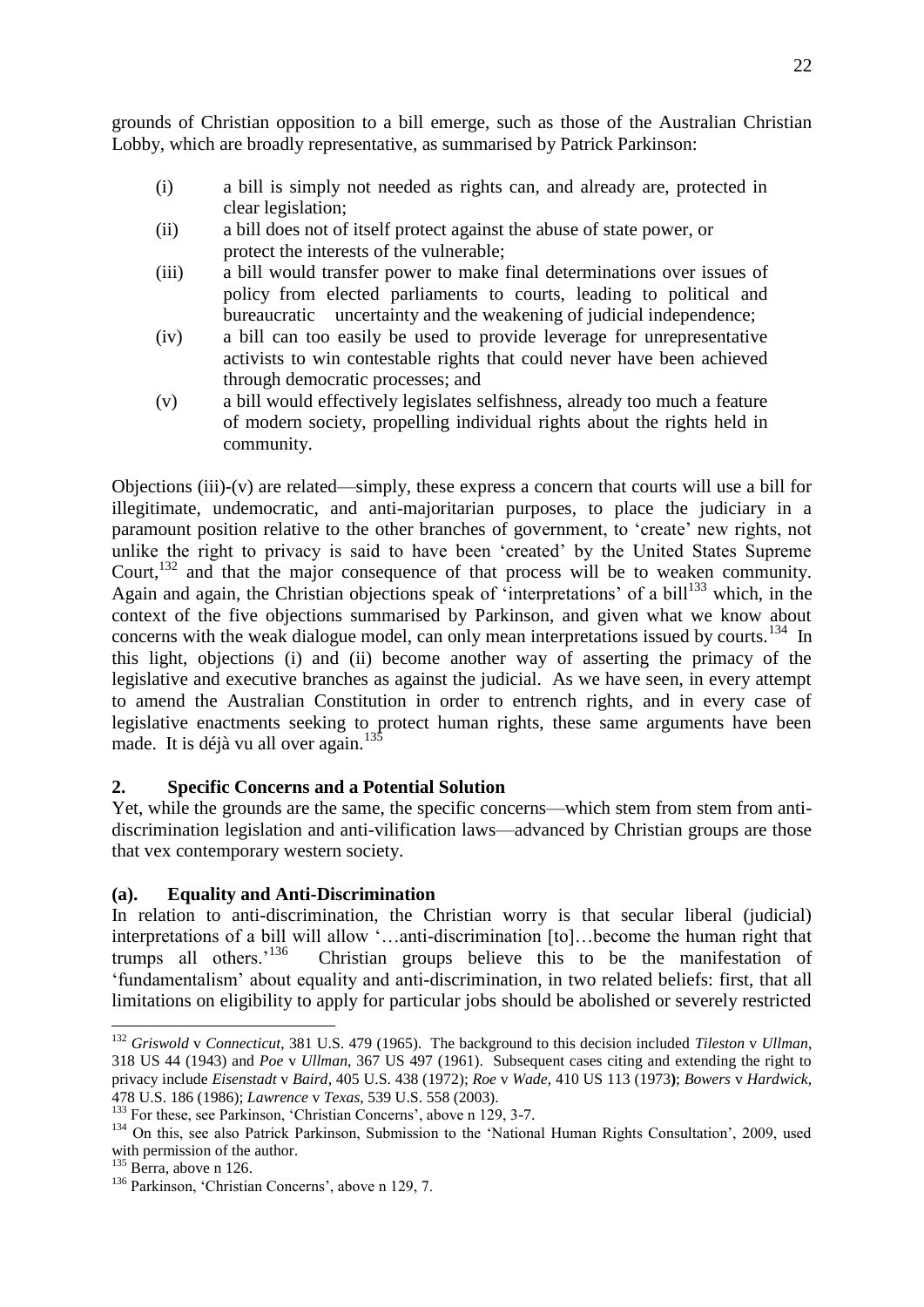and, second, that the only human rights are individual ones and not group rights.<sup>137</sup> For Christian groups, then, concern about 'fundamentalist' conceptions of equality carry specific implications relating to faith-based schools and hiring practices and to codes of conduct, marital status and sexual practices.<sup>138</sup>

From its earliest history, faith-based schools emphasising a Christian foundation have been a central part of Australian life. And while some of the older schools no longer maintain the Christian ethos upon which they were founded, there are newer schools, typically within the evangelical tradition and which take a strong view of the Bible as central to life, which seek to provide an explicitly Christian environment for children and young people. Some of these schools require adherence to the Christian faith from all staff, including administrators and maintenance personnel,<sup>139</sup> and desire to maintain this Christian environment for students and their parents through their hiring practices, which are referred to not as discrimination, but as positive selection. For those schools, '[s]election based in part on a characteristic which is relevant to the employment is hardly discriminatory. [It] is a common sense distinction....<sup>'140</sup> It is argued that this right of positive selection in relation to faith-based schools is supported by Article 18 of the ICCPR. Positive selection  $\ldots$  is perhaps the strongest theme running through all the church submissions to the National Human Rights Consultation...and has affected their submission on the Charter of Rights.<sup>'141</sup>

While codes of conduct, marital status and sexual practice also concern those Christian groups opposed to a bill, the underlying concern remains equality and anti-discrimination provisions. From the Christian perspective, belief in the supernatural has consequences for the ways in which adherents lead their lives—in other words, a religion imposes a code of conduct, the most significant dimension of which involves marriage and the family and beliefs concerning sexual relations before or outside of marriage and to homosexual practice (as distinct from homosexual orientation). $142$  While religious groups recognise that their beliefs are no longer mainstream in relation to these codes of conduct, they nonetheless argue that equality and anti-discrimination principles threaten these codes, especially if such principles become the human right that trumps all other human rights. $143$ 

#### **(b). Speech and Anti-Vilification**

In relation to speech and anti-vilification law, two concerns predominate: rival claims to truth and communicating about the faith.<sup>144</sup> The latter stems from modern secular relativism which, for some religious groups, stands in contrast to their claims to know and teach absolute truth about the nature of humanity and its place within the universe and relationship to the supernatural. This results, in some cases, in disagreement with others; in such cases, one may believe that others are mistaken to the extent that their beliefs are inconsistent. For some, this may involve  $\dot{\cdot}$ ... pointing out areas of difference with other world religions and declaring them to be wrong in relation to those matters.<sup>145</sup>

 $\overline{\phantom{a}}$ <sup>137</sup> Ibid 8-10.

<sup>&</sup>lt;sup>138</sup> Patrick Parkinson, 'A National Framework for Religious Freedom', 4-6, used with permission of the author.

<sup>&</sup>lt;sup>139</sup> Parkinson, 'Christian Concerns', above n 129, 10-1.

<sup>&</sup>lt;sup>140</sup> Ibid 11.

<sup>&</sup>lt;sup>141</sup> Ibid.

 $142$  Parkinson, above n 141, 5.

<sup>&</sup>lt;sup>143</sup> Parkinson, 'Christian Concerns', above n 129, 7; Parkinson, above n 141, 6.

<sup>144</sup> Parkinson, above n 141, 4-6.

 $145$  Ibid 4.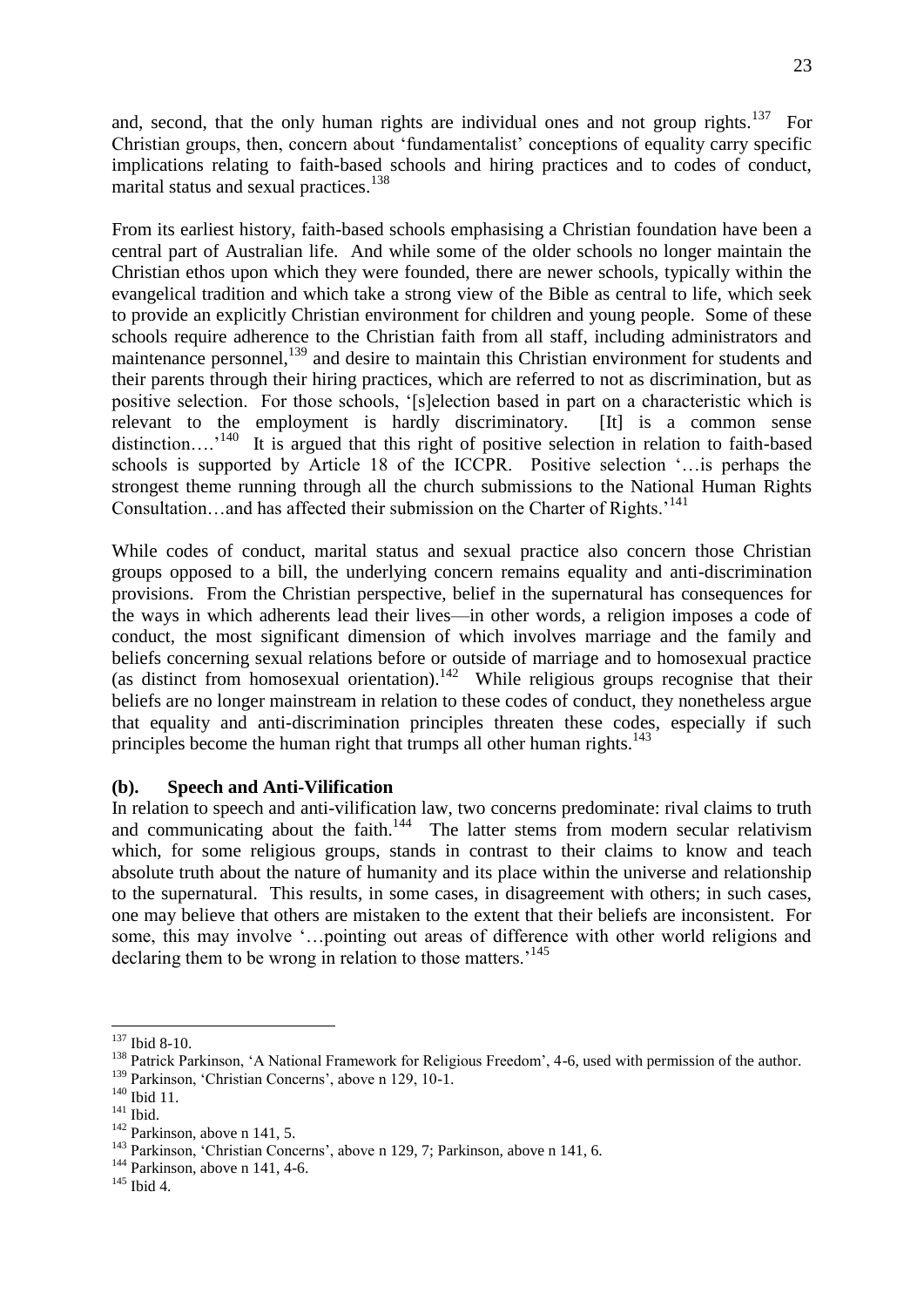For some Christians, communicating about the faith, evangelisation, or mission represents the core of practising one's religion. Thus, freedom to do this, to persuade others of the truth or value of what one believes, is the very core of religious expression. Thus, as a matter of antivilification laws, the claim of some Christians is that the

…liberty to make rival claims in the free market of ideas is what makes for a free society. Religions do not need protection from competing claims to the truth. The freedom of one person to say that another is wrong is mirrored by the freedom of the other to say that the first person is mistaken.<sup>146</sup>

Not all religious groups agree, however. Ian Lacey, Councillor of the Executive Council of Australian Jewry, argues that, while a specific limitation for freedom of religion might protect those of one religious tradition, any freedom of speech provision may allow for hatepropaganda directed against those who practise a particular faith. Thus, the Jewish community would want to be assured that a bill contained sufficient protections to prevent against such vilification.<sup>147</sup>

Still, for Christian groups opposed to a bill, the only way in which to overcome these concerns with equality and vilification—if, indeed, from their perspective, they could be overcome at all—is through a proper implementation of Article 18 of the ICCPR.<sup>148</sup> Careful drafting of this protection (or, to put it negatively, limitation of the equality provisions) would protect freedom of thought, conscience or religion, ensure that governments and organisations impose no greater limitations on freedom of religion than is necessary, and ensure that religious freedom is protected throughout the country and that state or territory laws that are inconsistent with religious freedom should be deemed invalid to the extent of that inconsistency.

Clearly, this requires a freedom of religion provision going beyond the general, Canadian Charter of Rights and Freedom, s 1, limitation currently found in the ACT HRA and the Victorian Charter.<sup>149</sup> Christian groups suggest that this could be accomplished through the creation of specific limitations of the equality right taking account of four freedoms, namely: (i) to appoint people of faith to organisations run by faith communities, (ii) to teach and uphold within faith communities a restrained and disciplined sexual ethic, (iii) of conscience to discriminate between right and wrong, and (iv) to evangelise.<sup>150</sup>

Still, as Parkinson notes, for those Christians opposed to a bill, even the proper implementation of Article 18 of the ICCPR and the drafting of precise and specific limitations on equality rights would only mean that they would '...be *less* opposed....<sup>7151</sup> In other words, a proper freedom of religion protection and specific limitations would help to alleviate concerns, but would not eliminate opposition entirely.

 $\overline{\phantom{a}}$ <sup>146</sup> Ibid 5.

<sup>&</sup>lt;sup>147</sup> Ian Lacey, 'Freedom to Hold, Express and Declare Belief: Cultural/Religious/Community and Theological Perspectives Panel Session', ABC Spirit of Things, ‗Freedom of Religion and a Bill of Rights', 23 August 2009, http://www.abc.net.au/rn/spiritofthings/stories/2009/2659582.htm#transcript.

<sup>&</sup>lt;sup>148</sup> See Parkinson, Submission, above n 137; Parkinson, 'Christian Concerns', above n 129, 7, used with permission of the author; Parkinson, above n 141.

 $149$  Parkinson, above n 141, 2.

<sup>&</sup>lt;sup>150</sup> Parkinson, 'Christian Concerns', above n 129, 27-9.

<sup>&</sup>lt;sup>151</sup> Ibid 29, emphasis added.